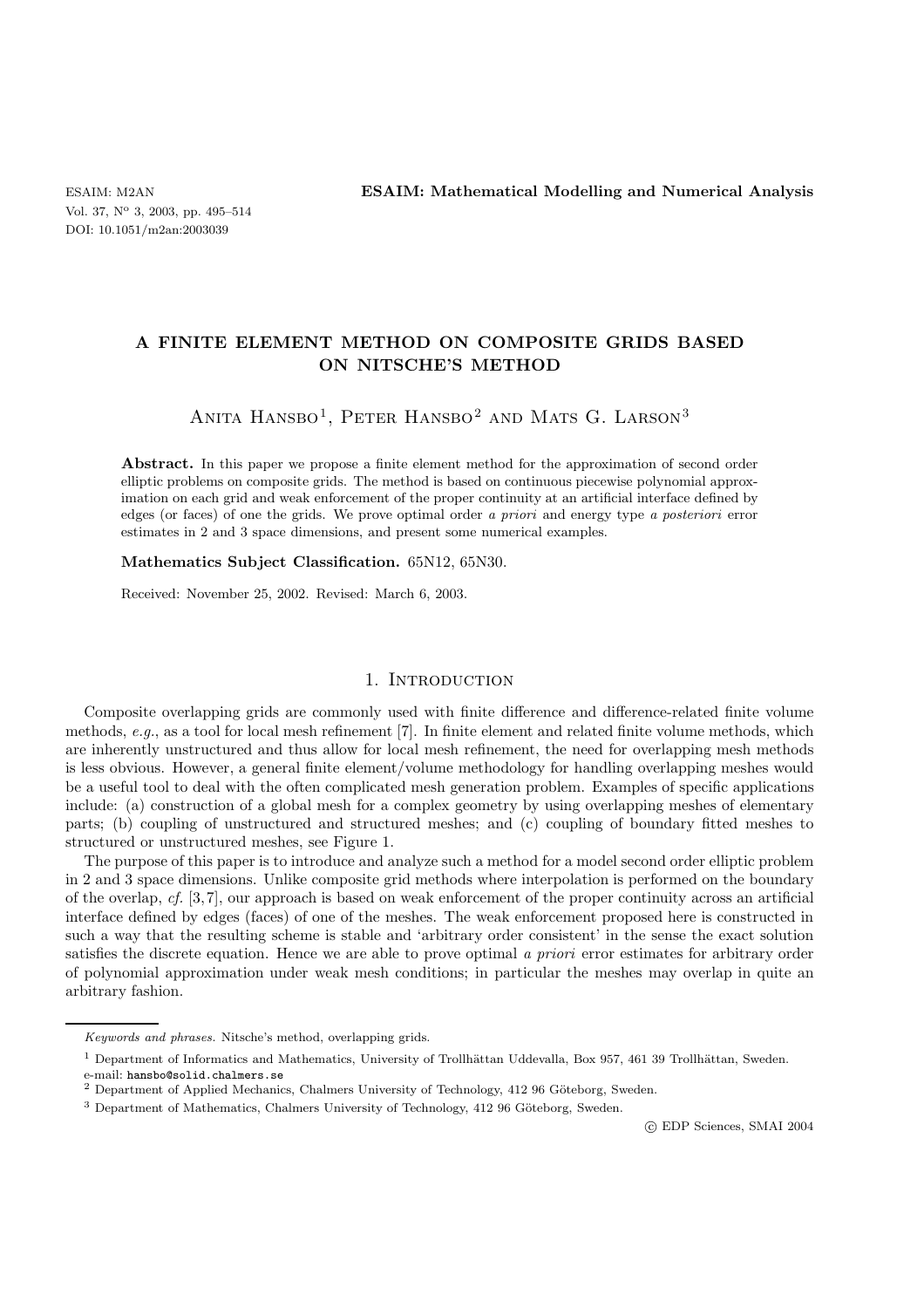

FIGURE 1. Overlapping mesh FEM may be used to couple a boundary fitted mesh to an unstructured mesh (top), or to construct a global mesh by using overlapping meshes of elementary parts (bottom).

In composite grid methods, approximations on the overlap are usually computed on all meshes. This may be done by projections [1, 6] or interpolation [7] on the interfaces. Alternatively, one may use integration of products of test functions living on both meshes, as in the finite element method proposed by Brezzi, Lions, and Pironneau [5]. In contrast, in our method one only computes an approximation on *one* of the meshes on the overlap; in fact, we do not require the meshes to overlap at all even though this is the situation we have in mind.

Our method stems from the work of Nitsche [12], where a method for consistent weak enforcement of Dirichlet boundary conditions was introduced, and is related, in particular, to Becker, Hansbo and Stenberg [2], where the meshes were assumed to be non-matching on the interface but shape regular on both sides of this interface. Here this last condition is relaxed, which, *e.g.*, makes possible to use highly structured meshes in irregularly shaped subdomains. Related work includes also the mixed penalty approach analyzed in Lazarov *et al.* [10, 11].

An outline of the paper is as follows: in Section 2 we formulate the second order elliptic model problem and in Section 3 we state the mesh assumptions and define the numerical method used for the approximation. In Sections 4.1–4.2 we demonstrate the stability of the method and derive the approximation properties of its (non-standard) finite element spaces. Optimal order *a priori* error estimates in a discrete energy norm, as well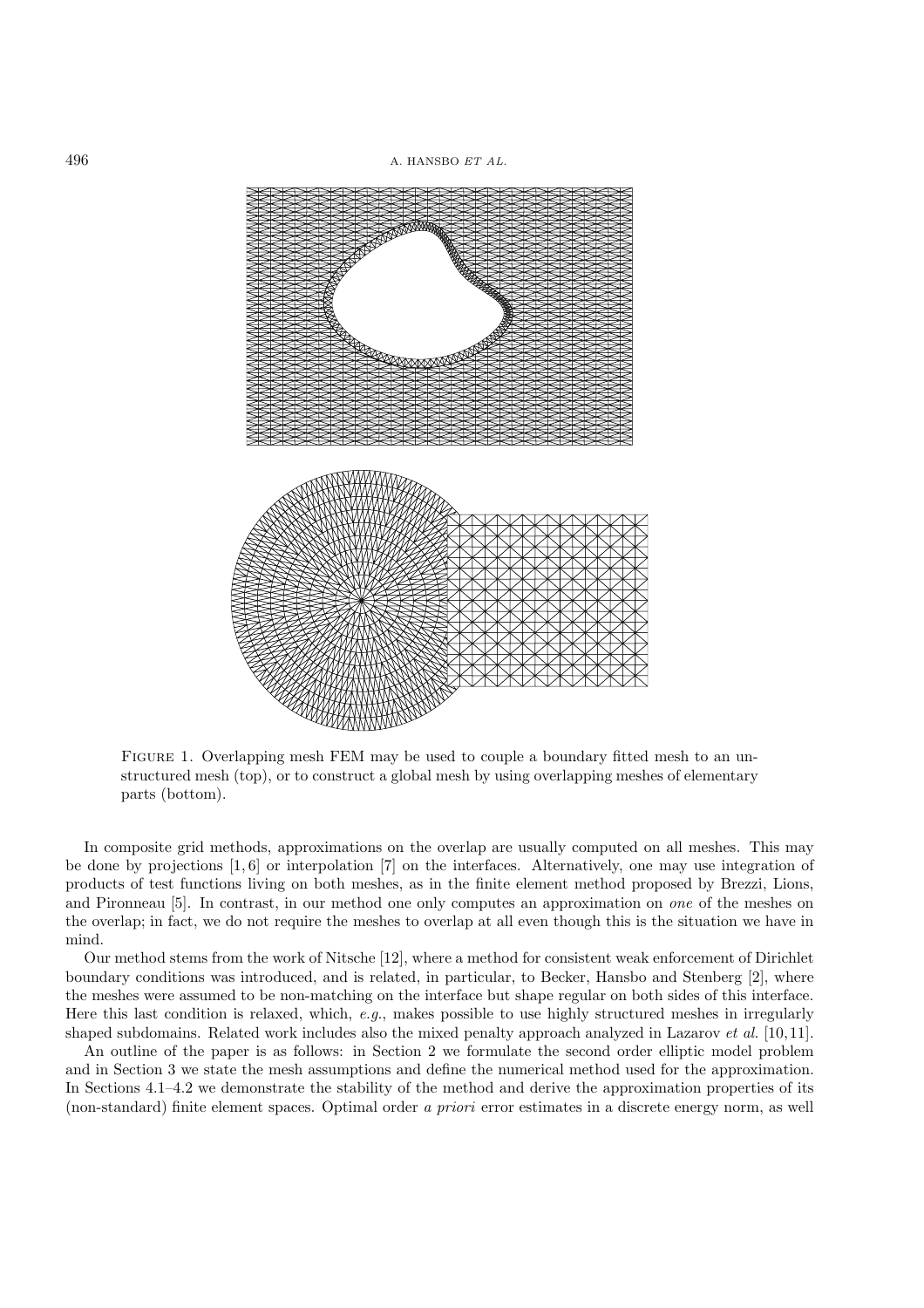as in L2-norm, are shown in Section 4.3. Our *a priori* analysis is in parts akin to Hansbo and Hansbo [9], where optimal order convergence was shown for a method where a material discontinuity interface was allowed to cut through the elements in an arbitrary fashion. Using similar lines of arguments as in [9], *a posteriori* error estimates for the control of linear functionals of the error may be derived for the present method. In this work we instead focus our attention in Section 5 on two variants of residual based *a posteriori* energy norm error estimates, where the element indicators of the second one are designed for ease of implementation, reducing the complications due to the geometry of the mesh. These estimates do not presuppose the saturation assumption used in [2]. Finally, in Section 6, we discuss some implementation details and present numerical examples, including a convergence study using quadratic elements i 2D as well as examples using the *a posteriori* error estimates as a basis for the implementation of an adaptive algorithm.

#### 2. Problem formulation and preliminaries

As a model problem, we consider Poisson's equation in a bounded domain  $\Omega$  in  $\mathbb{R}^n$ ,  $n = 2$  or  $n = 3$ , with, for simplicity, a convex polygonal boundary  $\partial\Omega$ . Find  $u : \Omega \to \mathbb{R}$  such that

$$
-\Delta u = f \quad \text{in } \Omega,\tag{1}
$$

$$
u = 0 \quad \text{on } \partial\Omega,\tag{2}
$$

with  $f \in L^2(\Omega)$ .

Consider two given triangulations  $T_{i}^{h}$ ,  $i = 1, 2$ , where h is a mesh size parameter. Assume that they together cover  $\Omega$ , so that  $\overline{\Omega} = \overline{\Omega}_1^* \cup \overline{\Omega}_2^*$  where  $\overline{\Omega}_i^* = \cup_{K \in T_i^h} \overline{K}$ . The meshes may overlap in an arbitrary fashion; further assumptions are given below. We then choose an (artificial) internal interface Γ composed of edges from the triangles in  $T_1^h$  and dividing  $\Omega$  into two open disjoint sets  $\Omega_i$ ,  $i = 1, 2$ , such that  $\Omega_i \subset \Omega_i^*$  and  $\Omega = \Omega_1 \cup \Omega_2 \cup \Gamma$ . We assume that the interface  $\Gamma$  does not depend on h, by, *i.e.*, assuming that the mesh family  $T_1^h$  is obtained by refinement from a single coarse mesh, or by remeshing of a region  $\Omega_1$  defined from a selected mesh.

For any sufficiently regular function u in  $\Omega_1 \cup \Omega_2$  we define the jump of u on  $\Gamma$  by  $[u] := u_1|_{\Gamma} - u_2|_{\Gamma}$ , where  $u_i = u|_{\Omega_i}$  is the restriction of u to  $\Omega_i$ . Conversely, for  $u_i$  defined in  $\Omega_i$  we identify the pair  $\{u_1, u_2\}$  with the function u which equals  $u_i$  on  $\Omega_i$ .

Our model problem may now, due to the (artificial) interface, be written as:

$$
-\Delta u = f \quad \text{in } \Omega_1 \cup \Omega_2,\tag{3}
$$

$$
u = 0 \quad \text{on } \partial\Omega,\tag{4}
$$

$$
[u] = 0 \quad \text{on } \partial\Omega,\tag{5}
$$

$$
[\nabla_n u] = 0 \quad \text{on } \partial \Omega. \tag{6}
$$

Here *n* denotes the exterior unit normal to  $\Omega_1$  and  $\nabla_n v = n \cdot \nabla v$  is the normal flux.

For a bounded open connected domain D we shall use standard Sobolev spaces  $H^r(D)$  with norm  $|| \cdot ||_{r,D}$ and spaces  $H_0^r(D)$  with zero trace on  $\partial D$ . The inner products in  $H^0(D) = L_2(D)$  is denoted  $(\cdot, \cdot)_D$ . For a bounded open set  $G = \bigcup_{i=1}^{2} D_i$ , where  $D_i$  are open disjoint components of G, we let  $H^k(D_1 \cup D_2)$  denote the Sobolev space of functions in G such that  $u|_{D_i} \in H^k(D_i)$  with norm

$$
\|\cdot\|_{k,D_1\cup D_2} = \left(\sum_{i=1}^2 \|\cdot\|_{k,D_i}^2\right)^{1/2}.
$$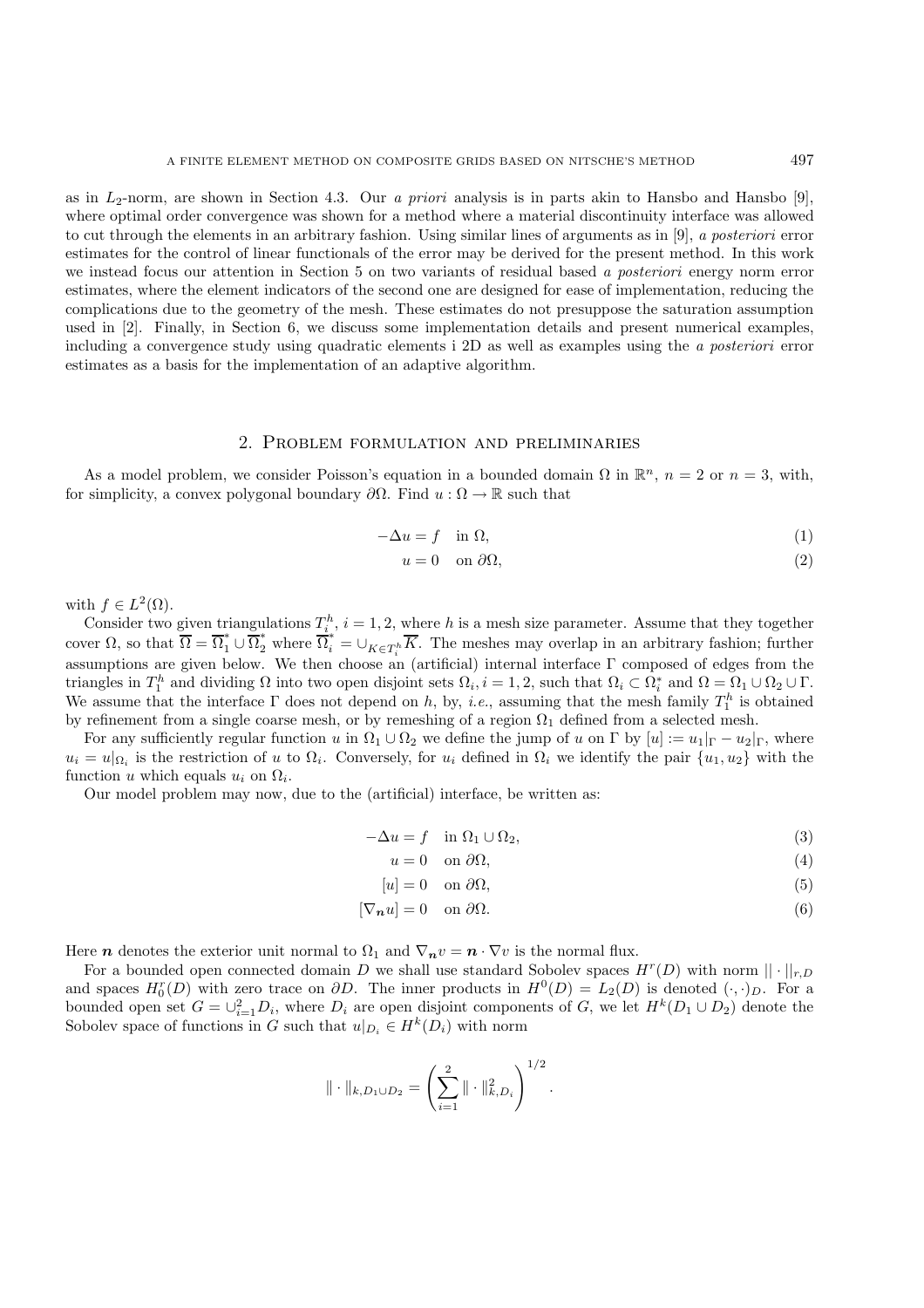### 3. Finite element spaces and method

#### 3.1. **The finite element spaces**

We will use the following notation for mesh related quantities. Let  $h_K$  be the diameter of an element  $K \in T_i^h$ and  $h = \max_{K \in T_i^h, i=1,2} h_K$ . To distinguish elements from the two meshes, we will sometimes use indexed element notation  $K_i \in T_i^h$  for clarity.

The nodes on  $\Gamma$  of the elements in  $T_1^h$ , together with the points of intersection between elements in  $T_2^h$  and  $\Gamma$ , define a partition of Γ,  $\Gamma = \bigcup_{j \in J_h} \overline{\Gamma^j}$ . Note that each part  $\Gamma^j$  belongs to two elements, one from each mesh. We denote these elements by  $K_1^j$  and  $K_2^j$ , respectively. A local meshsize on  $\Gamma$  is defined by

$$
h(x) = h_{K_1^j}, \quad x \in \Gamma^j. \tag{7}
$$

For any element  $K \in T_i^h$ , let  $P_K = K \cap \Omega_i$  denote the part of K in  $\Omega_i$ .

We make the following assumptions regarding the meshes:

A1) The triangulations are non-degenerate, *i.e.*,

$$
h_K/\rho_K \le C \quad \forall K \in T_i^h, \quad i = 1, 2,
$$

where  $h_K$  is the diameter of K and  $\rho_K$  is the diameter of the largest ball contained in K.

A2) The meshes have locally compatible meshsize over  $\Gamma$ . More precisely, let  $K_1^j \in T_1^h$  and  $K_2^j \in T_2^h$  be the elements which contain a specific part  $\Gamma^j$  of Γ. We assume that

$$
ch_{K_1^j} \le h_{K_2^j} \le Ch_{K_1^j} \quad \forall j \in J_h.
$$

Here and below, C and c denote generic constants.

We shall seek a discrete solution  $U = (U_1, U_2)$  in the space  $V^h = V_1^h \times V_2^h$ , where

$$
V_i^h = \{ \phi \in H^1(\Omega_i) : \phi|_{K \cap \Omega_i} \text{ is a polynomial of degree } p \,\forall K \in T_i^h, \phi|_{\partial \Omega} = 0 \}.
$$

Note that functions in  $V^h$  are, in general, discontinuous across Γ. As for the nodal representation of polynomials on the parts in  $\Omega_2$ , see Figure 2.

#### 3.2. **The finite element method**

The method is defined by the variational problem: find  $U \in V^h$  such that

$$
ah(U, \phi) = l(\phi), \quad \forall \phi \in V^h,
$$
\n(8)

where

$$
a^{h}(U,\phi) = (\nabla U, \nabla \phi)_{\Omega_{1}\cup\Omega_{2}} - (\langle \nabla_{\boldsymbol{n}}U \rangle, [\phi])_{\Gamma} - ([U], \langle \nabla_{\boldsymbol{n}}\phi \rangle)_{\Gamma} + (\lambda h^{-1}[U], [\phi])_{\Gamma},
$$
  

$$
l(\phi) = (f,\phi)_{\Omega},
$$

with

$$
\langle \nabla_{\mathbf{n}} v \rangle = \nabla_{\mathbf{n}} v_1 \qquad \text{on } \Gamma,
$$

and where h is the local meshsize (7). The continuity conditions of u and  $\nabla_n u$  at  $\Gamma$  are satisfied weakly by means of a variant of Nitsche's method [12] for consistent weak enforcement of Dirichlet boundary conditions. To ensure stability, the parameter  $\lambda$  has to be taken sufficiently large and we return to this issue in Lemma 4.4 below.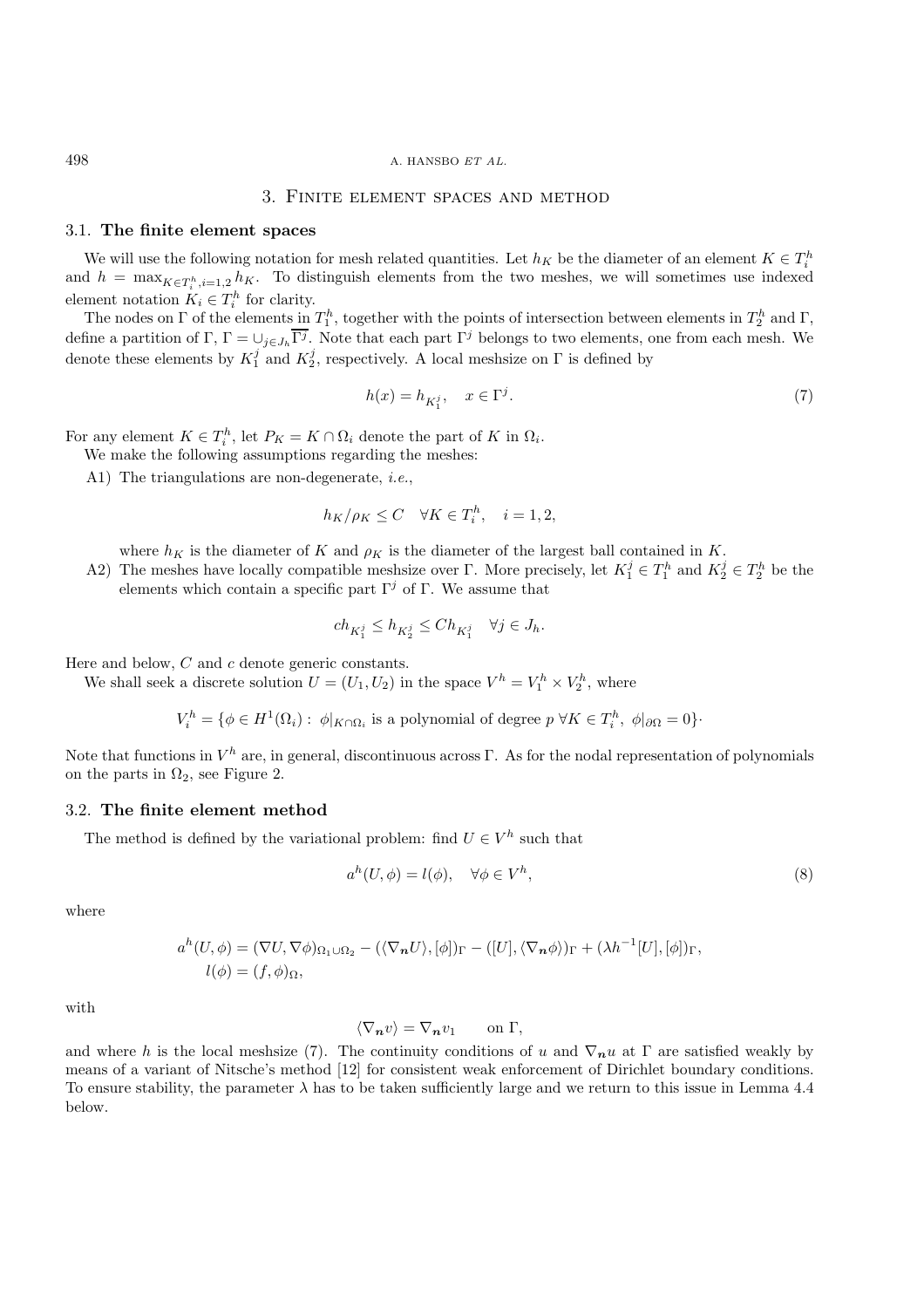

FIGURE 2. The interface  $\Gamma$  consists of element edges from elements in  $T_1^h$ . Each part  $\Gamma^j$  belongs to two triangles,  $K_1^j \in T_1^h$  and  $K_2^j \in T_2^h$ . Nodes for representing a quadratic polynomial on the element  $K_2^j$  are indicated. The same nodes are used in the implementation to represent a polynomial on the part  $P_{K_2^j} = K_2^j \cap \Omega_2$ .

Here we use a one sided approximation of the normal flux on the interface instead of the usual symmetric average

$$
\langle \nabla_{\mathbf{n}} v \rangle = (\nabla_{\mathbf{n}} v_1 + \nabla_{\mathbf{n}} v_2)/2 \qquad \text{on } \Gamma,
$$

commonly used in the discontinuous Galerkin method and in the context of interfaces between meshes that are shape regular on both sides of the interface by Becker, Hansbo and Stenberg [2]. The latter situation rules out the possibility of arbitrary small elements in  $\Omega_2$  close to the interface. As has been noted by Stenberg [14], any convex combination of the fluxes yields consistent methods. In Hansbo and Hansbo [9], this fact was exploited to allow for internal discontinuities along an interface in shape regular elements, chosing convex combinations that take into account the size of the parts of the cut element to ensure stability. In fact, a one-sided flux approximation could have been used there too, however with negligible gain in implementation complexity. Likewise, in the case of the present work a stable two-sided variant may be defined. However, in this case such a method becomes more complicated to construct and implement since the element parts on each side of the interface now stems from two different meshes. This is an important practical point, and the main reason why we use one-sided fluxes here.

With these definitions, we have the following consistency relation.

**Proposition 3.1.** *The discrete problem* (8) *is consistent in the sense that, for* u *solving* (1, 2) *there holds*

$$
a^h(u, \phi) = l(\phi), \quad \forall \phi \in V^h,
$$

*or, equivalently,*

$$
a^h(u - U, \phi) = 0, \quad \forall \phi \in V^h. \tag{9}
$$

*Proof.* Let u be the solution of the Poisson problem  $(1, 2)$ . Then  $\langle \nabla_n u \rangle = n_1 \nabla \cdot u_1 = -n_2 \nabla \cdot u_2 = \nabla_n u$  and  $[u] = 0$ . By Green's formula it follows that

$$
a^{h}(u, \phi) = (\nabla u, \nabla \phi)_{\Omega_{1} \cup \Omega_{2}} - (\langle \nabla_{\mathbf{n}} u \rangle, [\phi])_{\Gamma}
$$
  
=  $(-\Delta u, \phi)_{\Omega_{1} \cup \Omega_{2}} + (\nabla_{\mathbf{n}} u - \langle \nabla_{\mathbf{n}} u \rangle, [\phi])_{\Gamma} = (f, \phi)_{\Omega_{1} \cup \Omega_{2}},$ 

which proves the result.  $\Box$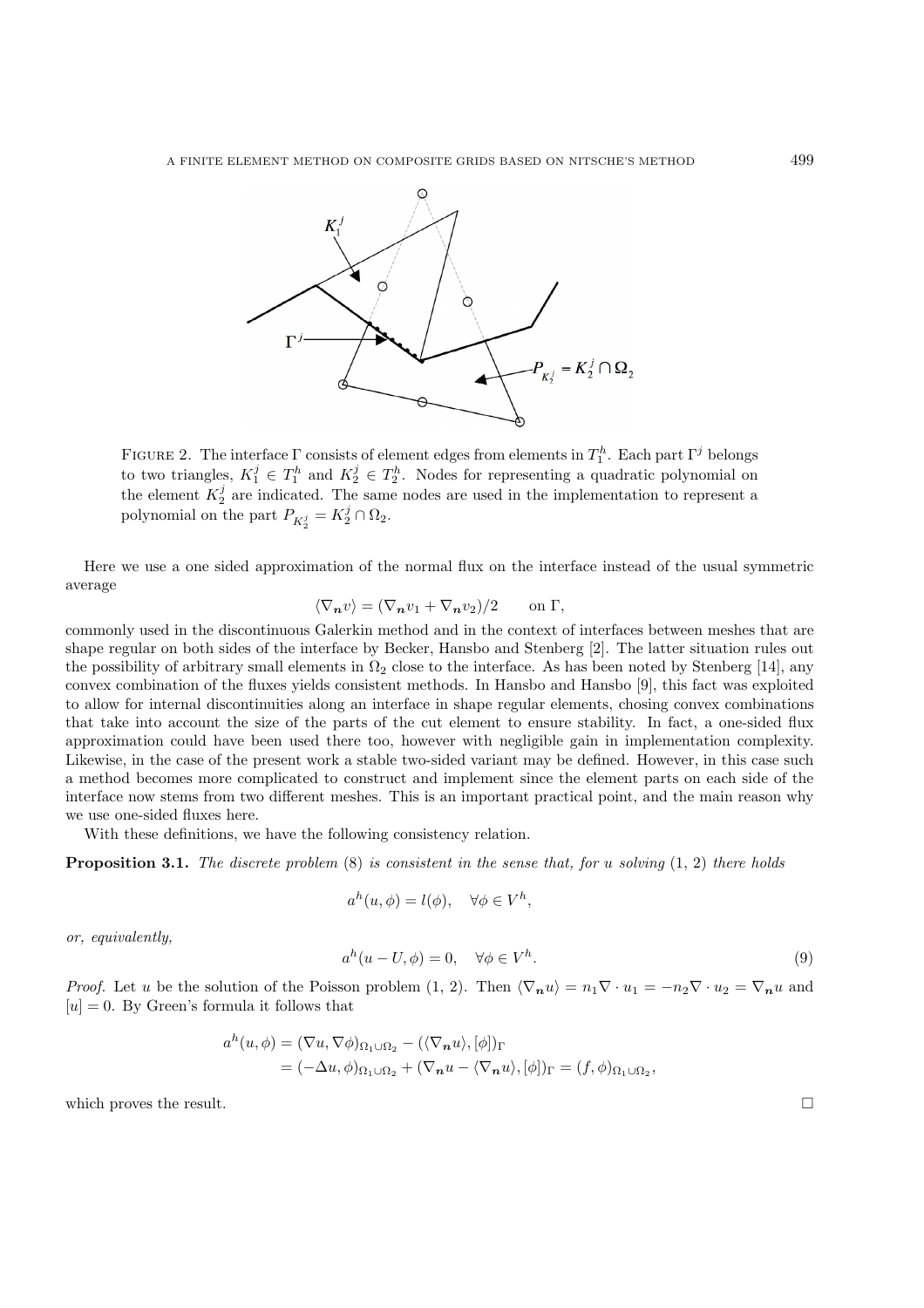### 4. *A PRIORI* analysis

### 4.1. **Interpolation error estimates**

In the error analysis, we shall use the following mesh dependent norms:

$$
\begin{aligned} &\|v\|_{1/2,h,\Gamma}^2:=\|h(x)^{-1/2}v\|_{0,\Gamma}^2=\sum_{j\in J_h}h_{K_1^j}^{-1}\|v\|_{0,\Gamma^j}^2,\\ &\|v\|_{-1/2,h,\Gamma}^2:=\|h(x)^{1/2}v\|_{0,\Gamma}^2=\sum_{j\in J_h}h_{K_1^j}\|v\|_{0,\Gamma^j}^2, \end{aligned}
$$

and

$$
\| |v\|^{2} := \|\nabla v\|_{0,\Omega_{1}\cup\Omega_{2}}^{2} + \| \langle \nabla_{\boldsymbol{n}} v \rangle \|_{-1/2,h,\Gamma}^{2} + \| [v] \|_{1/2,h,\Gamma}^{2}.
$$
\n(10)

Note for future reference that

$$
(u, v)_{\Gamma} \le ||v||_{1/2, h, \Gamma} ||v||_{-1/2, h, \Gamma}.
$$
\n(11)

To show that functions in  $V^h$  approximates functions  $v \in H_0^1(\Omega) \cap H^{p+1}(\Omega)$  to the order  $h^p$  in the norm  $\|\cdot\|$ , we define an interpolant  $I^h v \in V^h$  of v by  $I^h v = I_i^h v$  on  $\Omega_i$ ,  $i = 1, 2$ . Here  $I_i^h$  is the standard Lagrange nodal interpolant on the mesh  $T_i^h$  of  $\Omega_i^*$ . The following local interpolation error estimates holds, see, *e.g.*, [4].

$$
||v - I_i^h v||_{m,K} \le Ch_K^{p+1-m} |v|_{p+1,K}, \quad m = 0, 1, p \ge 1, K \in T_h^i, i = 1, 2.
$$
 (12)

One may note that a node of interpolation used to define  $I_2^h v$  lies in  $\overline{\Omega_2^*} = \cup_{K \in T_2^h} \overline{K}$  but not necessarily in  $\overline{\Omega_2}$ . The following interpolation error estimate holds.

**Lemma 4.1.** Let  $I^h v = I_i^h v$  on  $\Omega_i$ ,  $i = 1, 2$ , where  $I_i^h$  is the Lagrange nodal interpolant on the mesh  $T_i^h$  of  $\Omega_i^*$ . *Then, for*  $p > 1$ *,* 

$$
\| |v - I^h v\| \le C h^p |v|_{p+1, \Omega}, \quad \forall v \in H_0^1(\Omega) \cap H^{p+1}(\Omega). \tag{13}
$$

In the proof of this result, we need to estimate the interpolation error at the interface. We recall the well known trace inequality

$$
||w||_{0,\partial \tilde{K}}^{2} \leq C ||w||_{0,\tilde{K}} ||w||_{1,\tilde{K}}, \quad \forall w \in H^{1}(\tilde{K}).
$$
\n(14)

on a reference element  $\tilde{K}$ . The following Lemma provides a scaled version of (14) which can be used to estimate traces not only on the boundary but on arbitrary lines (planes) intersecting the element.

**Lemma 4.2.** *Let* L *be the intersection between a line (plane) and an element* K*. Then*

$$
||w||_{0,L}^{2} \le Ch_{K}^{-1} ||w||_{0,K}^{2} + h_{K} ||w||_{1,K}^{2}, \quad \forall w \in H^{1}(K),
$$
\n(15)

*where the constant* C *is independent of* L*.*

*Proof.* Map the element by an affine map to a reference element  $\tilde{K}$  and denote by  $\tilde{L}$  the image of L. For the plane case, let  $(\xi, \eta)$  denote local coordinates on  $\tilde{K}$  such that  $\eta = 0$  on  $\tilde{L}$ . If  $\tilde{L}$  divides  $\tilde{K}$  into two subsets let  $\tilde{K}_1$ denote one of these sets, and else set  $\tilde{K}_1 = \tilde{K}$ . Let *n* denote the outward pointing unit normal of  $\tilde{K}_1$  and note that we may assume that  $n_n = 1$  on  $\tilde{\Gamma}$ . By the divergence theorem,

$$
2\int_{\tilde{K}_1} w \frac{\partial w}{\partial \zeta} dV = \int_{\tilde{K}_1} \text{div} (0, w^2) dV = \int_{\partial \tilde{K}_1} \mathbf{n} \cdot (0, w^2) dA
$$

$$
= \int_{\tilde{L}} w^2 dA + \int_{\partial \tilde{K}_1 \setminus \tilde{L}} n_{\eta} w^2 dA.
$$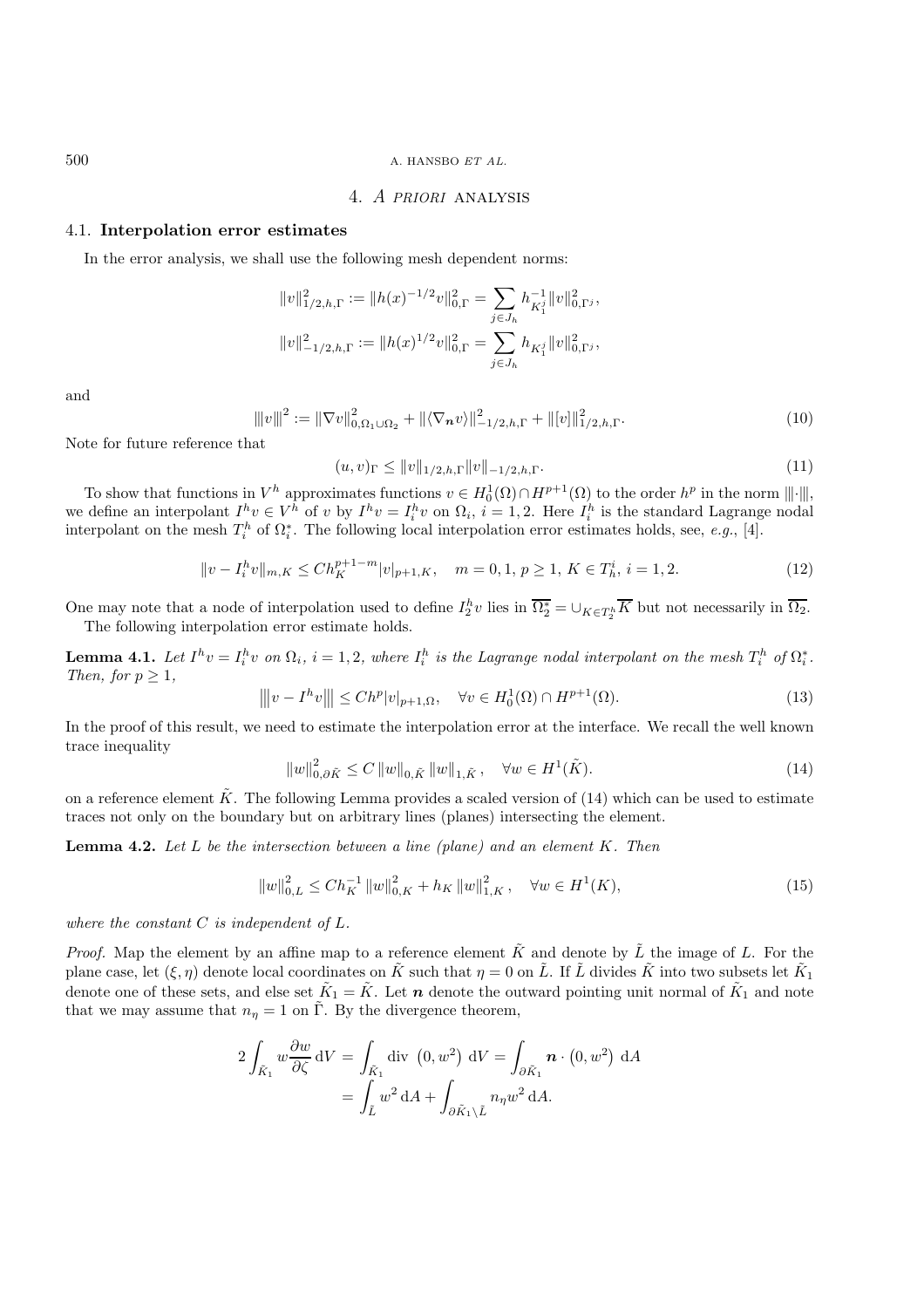We thus find, using Cauchy–Schwarz' inequality and (14), that

$$
\|w\|_{0,\tilde{L}}^{2} \leq 2 \|w\|_{0,\tilde{K}_{1}} \|w\|_{1,\tilde{K}_{1}} + \|w\|_{0,\partial \tilde{K}_{1}\setminus \tilde{L}}^{2}
$$
  

$$
\leq 2 \|w\|_{0,\tilde{K}_{1}} \|w\|_{1,\tilde{K}_{1}} + \|w\|_{0,\partial \tilde{K}}^{2} \leq C \|w\|_{0,\tilde{K}} \|w\|_{1,\tilde{K}}.
$$

The result of the lemma now follows by scaling. The proof in three dimensions is similar.  $\square$ 

*Proof of Lemma 4.1.* Starting from the definition of the norm (10) we have three terms to estimate. Beginning with the interior contributions we find that

$$
\|\nabla(v - I^h v)\|_{0,\Omega_i} \le \|\nabla(v - I^h_i v)\|_{0,\Omega_i^*} \le Ch^p |v|_{p+1,\Omega_i^*} \le Ch^p |v|_{p+1,\Omega},\tag{16}
$$

for  $i = 1, 2$ . Here we have used the fact that  $\Omega_i \subset \Omega_i^* \subset \Omega$  and the interpolation error estimate (12).

Next, for the contribution from the jump at the interface, we note that

$$
\| [v - I^h v] \|_{1/2, h, \Gamma} \le \| v - I_1^h v \|_{1/2, h, \Gamma} + \| v - I_2^h v \|_{1/2, h, \Gamma}.
$$
\n(17)

and consider first the second term on the right. Let  $L(\Gamma_i)$  be the line segment (plane domain) obtained by extending  $\Gamma_j$  to the boundary of  $K_2^j \in T_2^h$ .

By the definition of the discrete 1/2-norm,

$$
||v - I_2^h v||_{1/2, h, \Gamma} \le \sum_{K \in T_h^2} \sum_{\Gamma_j \subset K} h_{K_1^j}^{-1/2} ||v - I_2^h v||_{0, L(\Gamma_j)}.
$$
\n(18)

By Lemma 4.2, we have that

$$
h_{K_{1}^{j}}^{-1} \|v - I_{2}^{h}v\|_{0, L(\Gamma_{j})}^{2} \leq Ch_{K_{2}^{j}} h_{K_{1}^{j}}^{-1} \Big( h_{K_{2}^{j}}^{-2} \|v - I_{2}^{h}v\|_{0, K_{2}^{j}}^{2} + \|v - I_{2}^{h}v\|_{1, K_{2}^{j}}^{2} \Big). \tag{19}
$$

It follows from assumption A2 that  $h_{K_2^j} h_{K_1^j}^{-1} \leq C$ . Hence by (19) and the interpolation estimate (13) we obtain

$$
h_{K_1^j}^{-1} \|v - I_2^h v\|_{0, L(\Gamma^j)}^2 \le Ch^{2p} |v|_{p+1, K_2^j}^2.
$$
\n
$$
(20)
$$

Combining (18) and (20) we arrive at the desired estimate

$$
||v - I_2^h v||_{1/2, h, \Gamma} \le Ch^p |v|_{p+1, \Omega_2^*} \le Ch^p |v|_{p+1, \Omega}. \tag{21}
$$

Here we have used that by assumption A2, the number of terms in the inner sum in (18) is bounded, uniformly with respect to the mesh size. The estimate for the first term on the right-hand side in  $(17)$  is readily found by similar arguments.

Finally, by Lemma 4.2 with  $w = \langle \nabla_n (v - I^h v) \rangle = \nabla_n (v - I^h_1 v)$ , we have that

$$
h_{K_1^j} \left\| \left\langle \nabla_{\mathbf{n}} \left( v - I^h v \right) \right\rangle \right\|_{0, L(\Gamma^j)}^2 \leq C \left( \left\| \nabla \left( v - I_1^h v \right) \right\|_{1, K_1^j}^2 + h_{K_1^j}^2 \left\| \nabla \left( v - I_1^h v \right) \right\|_{2, K_1^j}^2 \right).
$$

We find in the same way as above, using the interpolation error estimate (13) and summing the contributions over the interface, that

$$
\|\langle \nabla_n(v - I^h v)\rangle\|_{-1/2,h,\Gamma} \le Ch^p |v|_{p+1,\Omega}.
$$
\n(22)

The lemma now follows from  $(16, 21)$  and  $(22)$ .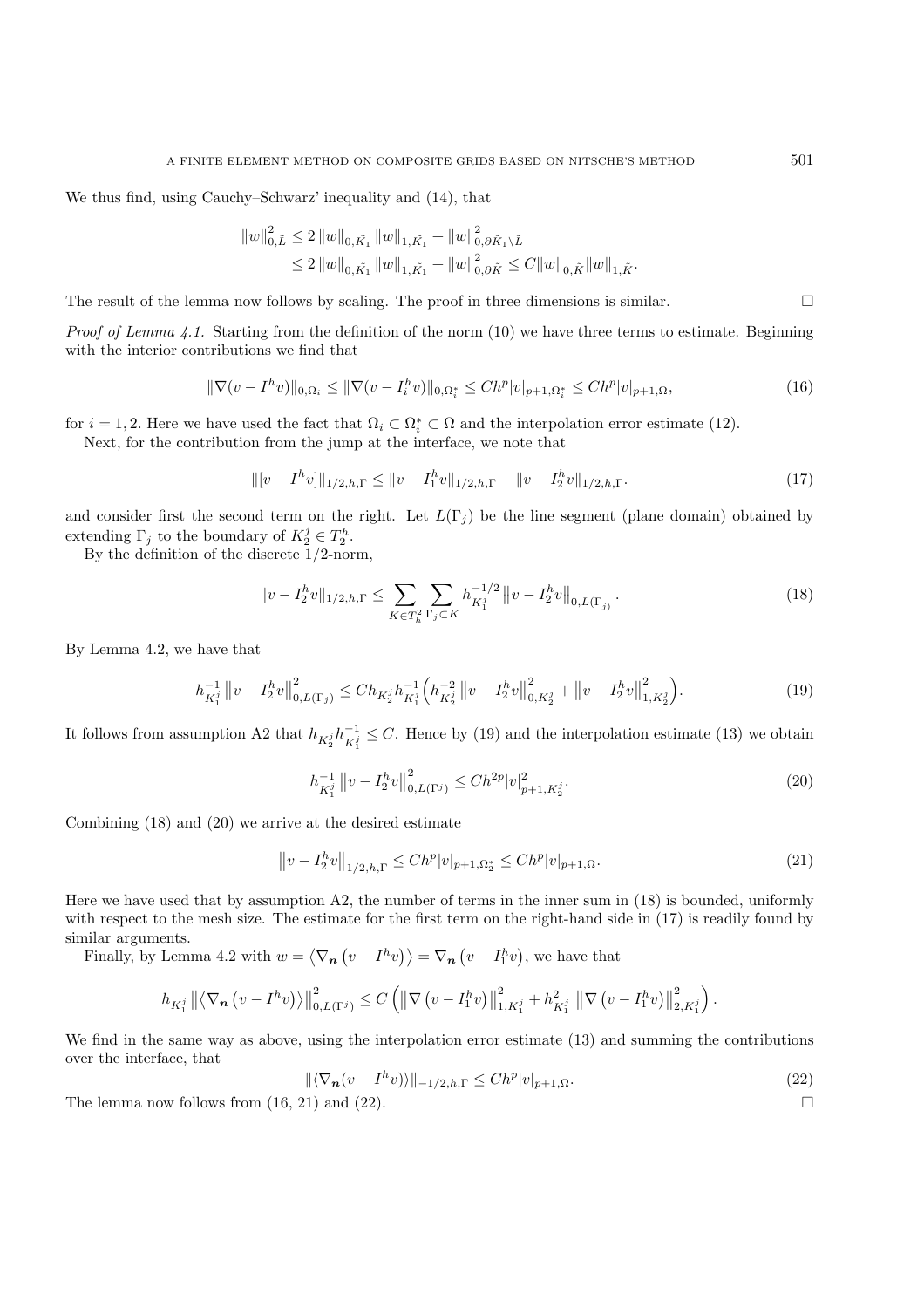### 4.2. **Coercivity**

To prove coercivity of the bilinear form we need the following known inverse inequality. We include its proof for completeness.

**Lemma 4.3.** *For*  $\phi \in V^h$ *, the following inverse inequality holds:* 

$$
\left\| \langle \nabla_{\boldsymbol{n}} \phi \rangle \right\|_{-1/2,h,\Gamma}^2 \leq C_I \left\| \nabla \phi \right\|_{0,\Omega_1}^2.
$$

*Proof.* Recall the definition of  $\langle \nabla_n \phi \rangle = \nabla_n \phi_1$ . Note that on a reference triangle (tetrahedron)  $\tilde{K}$  which is the image of  $K \in T_1^h$  under an affine map, we have

$$
\|\langle \nabla_{\boldsymbol{n}} \phi \rangle\|_{\tilde{\Gamma}}^2 \leq C \|\nabla \phi\|_{0,\tilde{K}}^2.
$$

since if the right-hand side is zero so is the left hand side, and since the space of polynomials of degree  $p - 1$  is finite dimensional. The result then follows by scaling, using the inverse of the affine map, and summation over all elements with an edge on the interface  $\Gamma$ .

**Lemma 4.4.** *The discrete form*  $a^h(\cdot, \cdot)$  *is coercive on*  $V^h$ *, i.e.,* 

$$
a^{h}(v,v) \ge C |||v|||^{2} \quad \forall v \in V^{h},
$$

*provided*  $\lambda$  *is chosen sufficiently large. It is also continuous, i.e.,* 

$$
a^h(u, v) \le C ||u|| || ||v|| \quad \forall u, v \in V.
$$

*Proof.* Continuity of the discrete form follows directly from the definitions. To prove coercivity, we use (11) to estimate the form from above:

$$
a^{h}(v,v) = \|\nabla v\|_{0,\Omega_{1}}^{2} + \|\nabla v\|_{0,\Omega_{2}}^{2} - 2([v], \langle \nabla_{\boldsymbol{n}} v \rangle)_{\Gamma} + \left\|\lambda^{1/2} [v]\right\|_{1/2,h,\Gamma}^{2}
$$

$$
\geq \|\nabla v\|_{0,\Omega_{1}}^{2} + \|\nabla v\|_{0,\Omega_{2}}^{2} - 2\left\|\langle \nabla_{\boldsymbol{n}} v \rangle\right\|_{-1/2,h,\Gamma} \left\|[v]\right\|_{1/2,h,\Gamma} + \lambda \left\|[v]\right\|_{1/2,h,\Gamma}^{2}.
$$

It follows from the inverse inequality in Lemma 4.3 that

$$
-2\left\|\langle \nabla_n v \rangle \right\|_{-1/2,h,\Gamma} \left\|[v]\right\|_{1/2,h,\Gamma} \geq -\epsilon \left\|\{\nabla_n v\}\right\|_{-1/2,h,\Gamma}^2 - \epsilon^{-1} \left\|[v]\right\|_{1/2,h,\Gamma}^2
$$

$$
\geq -\epsilon C_I \left\|\nabla v\right\|_{0,\Omega_1}^2 - \epsilon^{-1} \left\|[v]\right\|_{1/2,h,\Gamma}^2.
$$

Combining these estimates we obtain

$$
a^{h}(v,v) \ge (1 - \epsilon C_I) \|\nabla v\|_{0,\Omega_1}^2 + \|\nabla v\|_{0,\Omega_2}^2 + (\lambda - \epsilon^{-1}) \| [v] \|_{1/2,h,\Gamma}^2.
$$

Taking  $\epsilon = 1/(2C_I)$ , coercivity follows if  $\lambda \geq 1/2 + 1/\epsilon$ .

## 4.3. *A priori* **error estimates**

**Theorem 4.5.** *For* U *solving (8) and* u *solving (1, 2), the following a priori error estimates hold*

$$
||u - U|| \leq Ch^p |u|_{p+1,\Omega},
$$
\n(23)

*and*

$$
||u - U||_{0,\Omega} \le Ch^{p+1} |u|_{p+1,\Omega}.
$$
\n(24)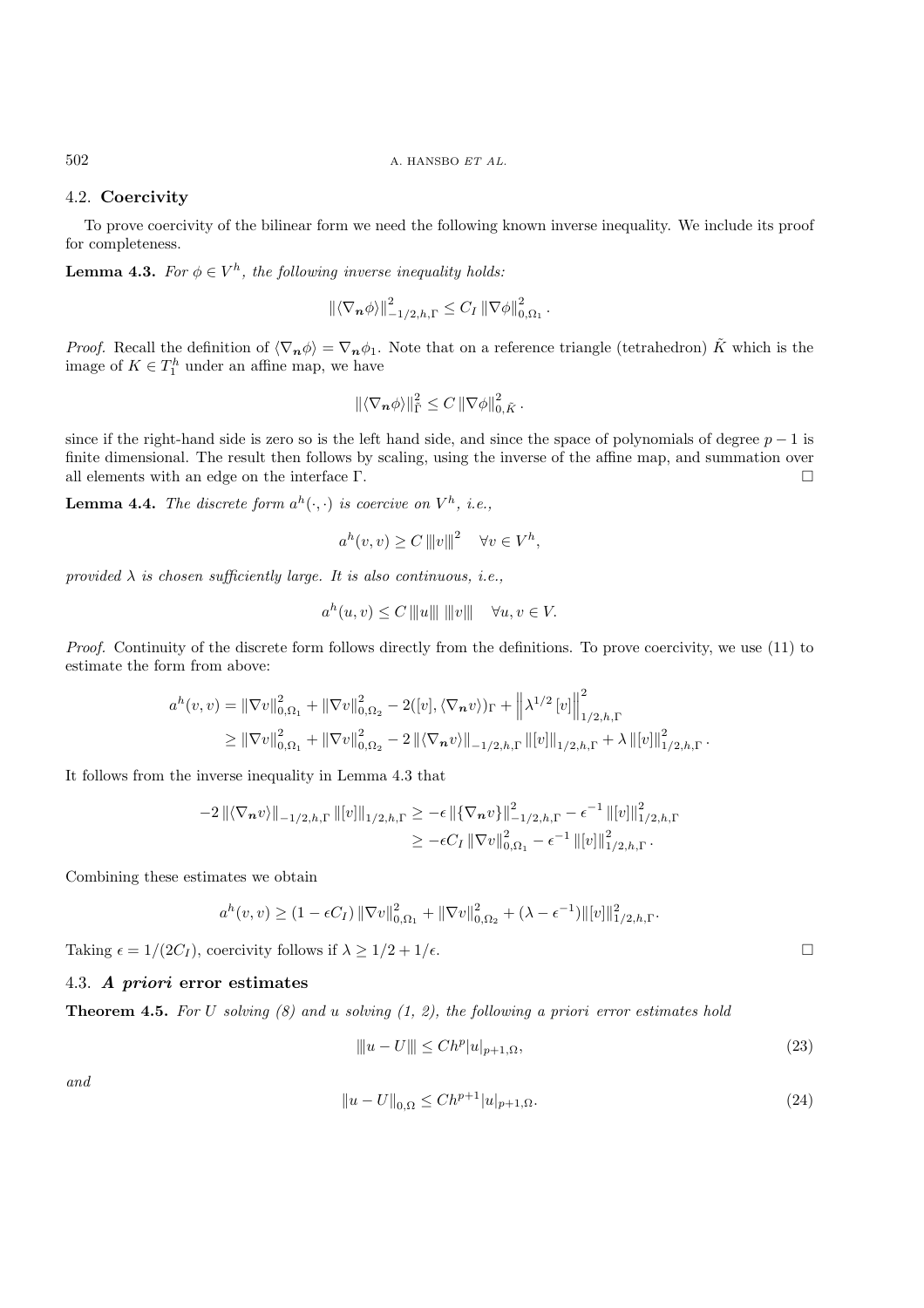*Proof.* For any  $v \in V^h$ ,  $||u - U|| \le ||u - v|| + ||v - U||$ . Further, by Lemma 4.4 and orthogonality, we have that

$$
|||U - v|||^{2} \leq Ca^{h}(U - v, U - v)
$$
  
=  $Ca^{h}(u - v, U - v)$   
 $\leq C ||u - v|| ||U - v||,$ 

and it follows that

$$
||u - U|| \le C ||u - v|| \quad \forall v \in V^h.
$$

Taking  $v = I^h u$  and invoking the interpolation result of Theorem 4.1, (23) follows.

For  $(24)$  we use a duality argument. Let z be defined by

$$
-\Delta z = e \quad \text{in } \Omega, \n z = 0 \quad \text{on } \partial \Omega,
$$
\n(25)

with  $e = u - U$ . Multiplying (25) with e and using Green's formula gives

$$
||e||_{0,\Omega}^{2} = -(\Delta z, e)_{\Omega}
$$
  
=  $(\nabla z, \nabla e)_{\Omega_{1}} + (\nabla z, \nabla e)_{\Omega_{2}} - (\nabla_{\mathbf{n}} z, [e])_{\Gamma}$   
=  $a^{h}(z, e),$ 

since  $[z] = 0$  and  $\nabla_n z = \langle \nabla_n z \rangle$ . Now, using the symmetry of  $a^h(\cdot, \cdot)$ , the orthogonality relation (9), and Theorem 4.1, we find that

$$
\|e\|_{0,\Omega}^2 = a^h \left( z - I^h z, e \right) \le C \left( \|z - I^h z\| \right) \|\|e\| \le C h \, \|z\|_{2,\Omega} \, \|e\| \, . \tag{26}
$$

Finally, by elliptic regularity, we have

$$
||z||_{2,\Omega} \leq C ||e||_{0,\Omega},
$$

and thus the estimate (24) follows from (23) and (26).

## 5. *A POSTERIORI* error estimates

We first introduce an interpolation operator suitable for the *a posteriori* error analysis. From Scott and Zhang [13] we deduce the existence of Clement type interpolation operators  $r_{h,i}$ ,  $i = 1, 2$ , defined on  $H^1(\Omega_i^*),$ which preserve Dirichlet boundary conditions on  $\partial\Omega \cap \overline{\Omega_i^*}$  and satisfy the following local interpolation error estimates.

$$
h_K^{m-1} \|r_{h,i}v - v\|_{m,K} \le C \|\nabla v\|_{0,\Delta K}, \quad m = 0, 1, K \in T_{h,i}.
$$
\n
$$
(27)
$$

Here  $\Delta K$  denotes a patch of elements which are neighbors of K. We then define

$$
\pi v := (r_{h,1}v_1, (r_{h,2} \mathsf{E}_2 v_2)|_{\Omega_2}) \quad \text{for } v \in H^1(\Omega_1 \cup \Omega_2). \tag{28}
$$

Here we have used an extension operator  $\mathsf{E}_2 : H^1(\Omega_2) \to H^1(\Omega)$  such that  $(\mathsf{E}_2 w)|_{\Omega_2} = w$  and

$$
|\mathsf{E}_2 w|_{m,\Omega} \le C|w|_{m,\Omega_i} \quad \forall w \in H^m(\Omega_2), \quad m = 0, 1. \tag{29}
$$

In the following lemma we collect some useful estimates for the interpolation operator  $\pi$ .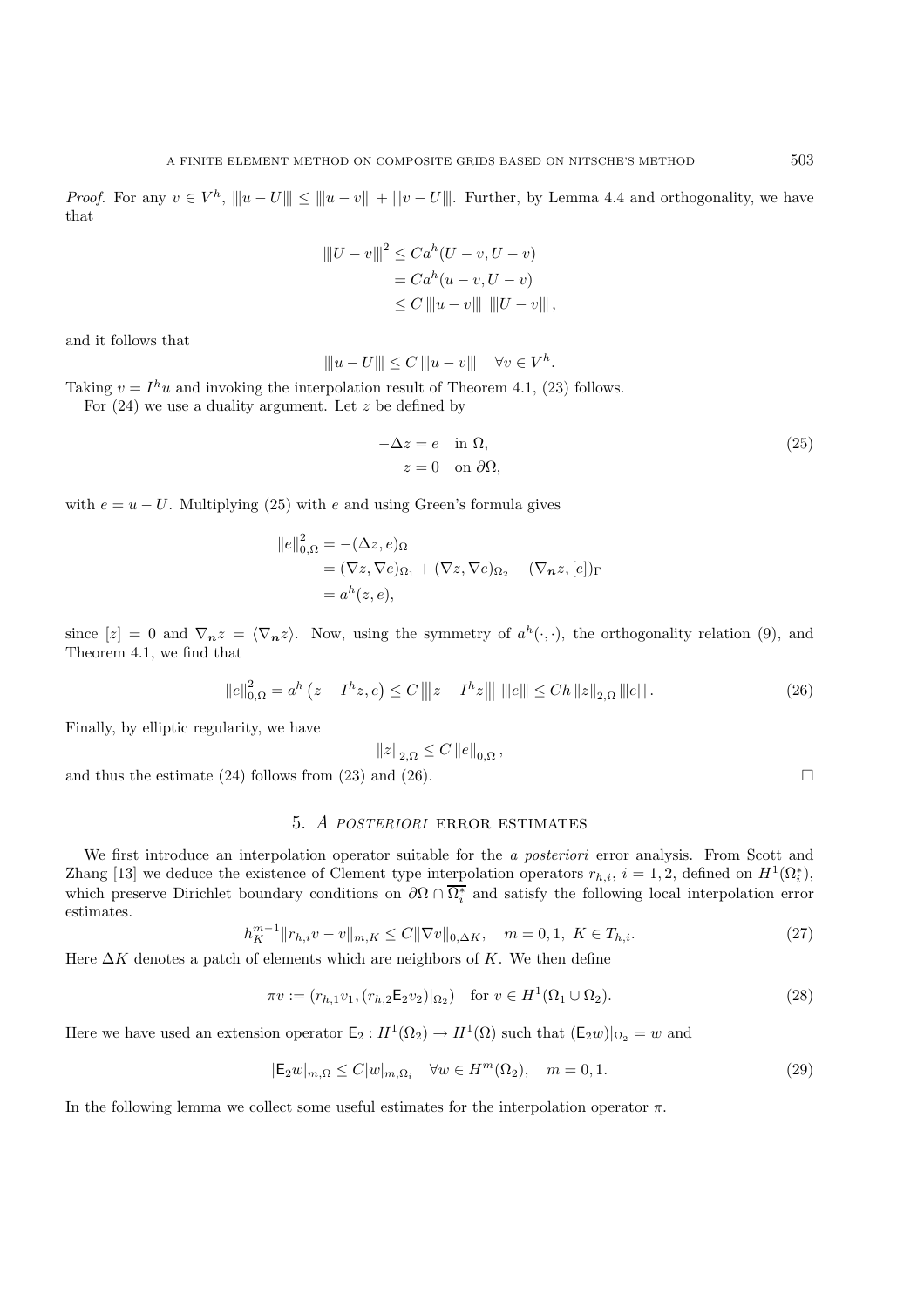**Lemma 5.1.** *Let*  $\pi$  *be the interpolation operator defined in (28). Under assumptions A1 and A2 the following estimates hold for*  $v \in H^1(\Omega_1 \cup \Omega_2)$ *:* 

$$
\sum_{K \in T_i^h} h_K^{-2} \|v_i - (\pi v)_i\|_{K \cap \Omega_i}^2 \le C \|\nabla v_i\|_{0, \Omega_i}^2, \quad i = 1, 2,
$$
\n(30)

$$
||v_i - (\pi v)_i||_{1/2, h, \Gamma} \le C ||\nabla v_i||_{0, \Omega_i}, \quad i = 1, 2,
$$
\n(31)

$$
\sum_{K \in T_i^h} h_K^{-1} \|v - \pi v\|_{0, \partial(K \cap \Omega_i) \setminus \Gamma}^2 \le C \|\nabla v_i\|_{0, \Omega_i}^2, \quad i = 1, 2,
$$
\n(32)

$$
\|\nabla(\pi v)\|_{0,\Omega_i} \le C \|\nabla v\|_{0,\Omega_i}, \quad i = 1,2. \tag{33}
$$

*Proof.* We consider the case  $i = 2$  as the proof for  $i = 1$  is similar. Let  $v_2^* = \mathsf{E}_2 v_2$  denote the extension of  $v_2$ to  $\Omega$  and recall that  $v_2 - (\pi v)_2 = v_2^* - r_{h,2}v_2^*$  on  $\Omega_2$ . Using (27) with  $m = 0$  we obtain, for  $K \in T_2^h$ , that

$$
h_K^{-1} \| v_2 - (\pi v)_2 \|_{0, K \cap \Omega_2} \leq \| v_2^* - r_{h,2} v_2^* \|_{0,K} \leq C \| \nabla v_2^* \|_{0,\Delta K}.
$$

As the number of elements in the patches  $\Delta K$  is uniformly bounded with respect to the mesh size by assumption A1, it follows that

$$
\sum_{K \in T_i^h} h_K^{-2} ||v_i - (\pi v)_i||^2_{K \cap \Omega_2} \leq C ||\nabla v_2^*||^2_{0, \Omega_2^*},
$$

whence (30) follows by the bound for the extentions operator (29). Turning to the second inequality (31) of the lemma, it follows from trace inequality (15) and interpolation estimate (30) that

$$
h_{K_1^j}^{-1} \|v_2 - (\pi v)_2\|_{0,\Gamma^j}^2 \le Ch_{K_2^j}^{-2} \|v_2 - (\pi v)_2\|_{0,K_2}^2 + \|v_2 - (\pi v)_2\|_{1,K_2}^2
$$
  

$$
\le C \|\nabla v_2\|_{0,\Delta K_2}^2,
$$

where we also have used that  $h_{K_2^j}h_{K_1^j}^{-1} \leq C$  by assumption A2. Summing over the elements and using (29) gives

$$
||v_2 - (\pi v)_2||_{1/2,h,\Gamma} \leq C ||\nabla v_2^*||_{0,\Omega_2^*} \leq C ||\nabla v||_{0,\Omega_2}.
$$

The third estimate (32) is readily shown by similar arguments. Finally, for the fourth inequality of the lemma, it follows from (27) and (29) that

$$
\|\nabla(\pi v)\|_{0,\Omega_2} \le \|\nabla(v_2^* - r_{h,2}v_2^*)\|_{0,\Omega_2^*} + \|\nabla v\|_{0,\Omega_2} \le C\|\nabla v\|_{0,\Omega_2},
$$

and the proof is complete.  $\Box$ 

We shall also need the following trace inequality.

**Lemma 5.2.** *Under our mesh assumptions there holds, for all*  $K \in T_1^h$  *and*  $\Gamma_j \subset \partial K$ *,* 

$$
\|\nabla_n v_1\|_{-1/2,\Gamma^j} \le C\Big(\|\nabla v_1\|_{0,K} + h_K\|\Delta v_1\|_{0,K}\Big), \quad v \in H^2(K). \tag{34}
$$

*Proof.* On a reference element  $\tilde{K}$  there holds (*cf.* [8], Th. 2.2)

$$
\|\mathbf{n} \cdot w\|_{-1/2, \partial \tilde{K}} \leq C\Big(\|w\|_{0, \tilde{K}} + \|\nabla \cdot w\|_{0, \tilde{K}}\Big), \quad w \in L_2(\tilde{K})^n : \nabla \cdot w \in L_2(\tilde{K}).
$$

The result follows from this estimate, scaled by the map from the reference element, with  $w = \nabla v$ .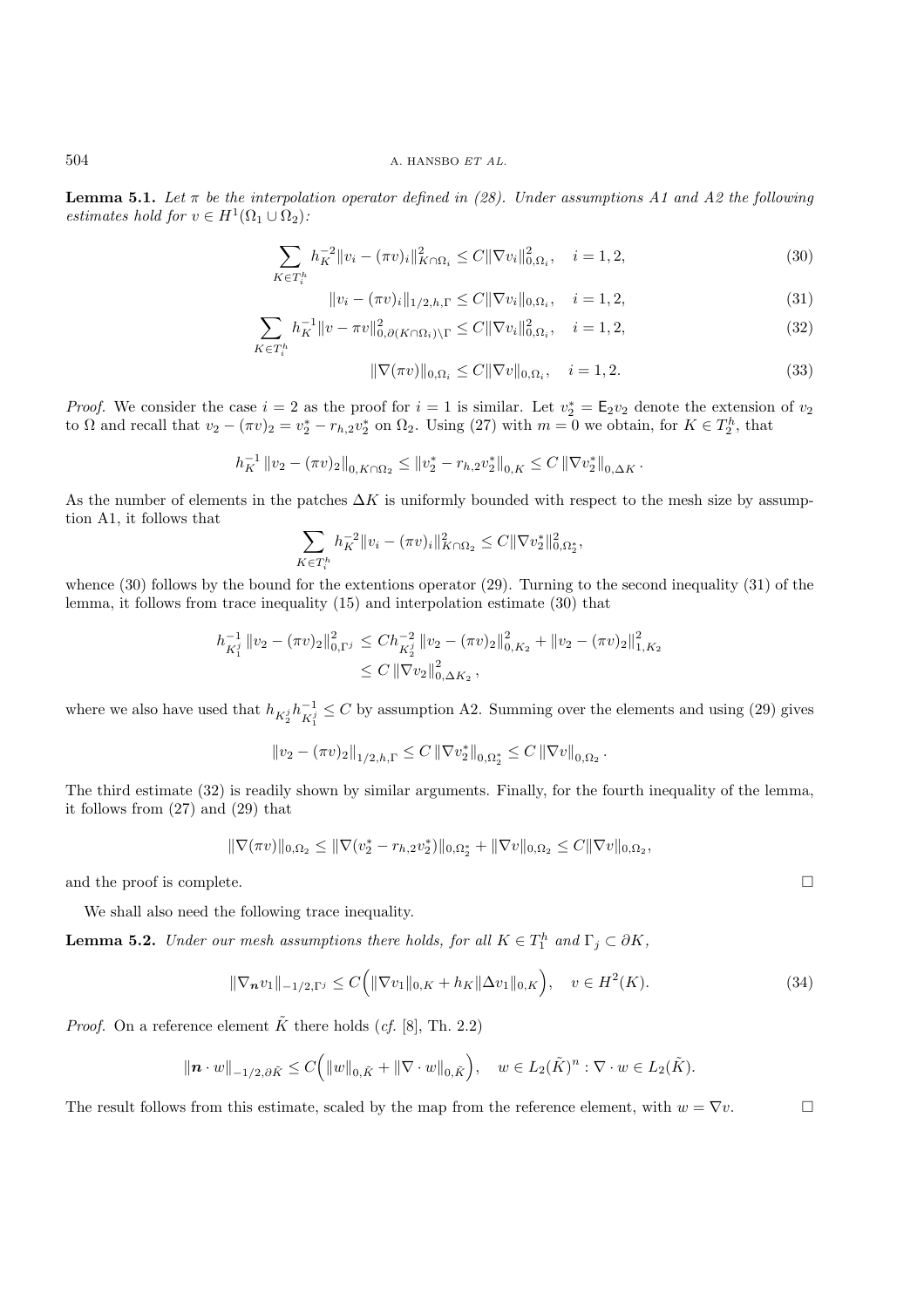We are now ready to show an *a posteriori* error estimate in a discrete energy norm, using the following notation. At an edge of an element K that is common with a neighbouring element L we let  $[w] = w|_K - w|_L$ denote the jump of w over the edge. Further,  $n<sub>P</sub>$  denotes the outward pointing unit normal of the boundary of a domain P.

**Theorem 5.3.** *Assume A1, A2, and*  $\lambda \geq 1$ *. For* U *solving* (8) *and* u *solving* (3)*, the following* a posteriori *error estimate holds:*

$$
\|\nabla e\|_{0,\Omega_1\cup\Omega_2}^2 + \| [e] \|_{1/2,h,\Gamma}^2 \le C \sum_{i=1}^2 \sum_{K \in T_i^h} \rho_{K,i}^2.
$$
 (35)

*Here the element error indicators*  $\rho_{K,i}$  *are defined by* 

$$
\rho_{K,i}^2 = h_K^2 \|f + \Delta U\|_{0,P_K}^2 + h_K \|[{\boldsymbol n}_{P_K}\cdot \nabla U]\|_{0,\partial P_K}^2 + h_K^{-1} \|[U]\|_{0,\partial P_K\cap \Gamma}^2 + \sum_{\Gamma_j\subset \overline{K}} \|[U]\|_{1/2,\Gamma_j}^2,
$$

*where*  $P_K = K \cap \Omega_i$  *for*  $K \in T_i^h$ *.* 

*Proof.* Using the definition of the method  $(8)$  we have the identity

$$
I = (\nabla e, \nabla e)_{\Omega_1 \cup \Omega_2} = (\nabla e, \nabla (e - \pi e))_{\Omega_1 \cup \Omega_2} + (\langle \nabla_n e \rangle, [\pi e])_{\Gamma} + ([e], \langle \nabla_n \pi e \rangle)_{\Gamma} - (\lambda h^{-1}[e], [\pi e])_{\Gamma}.
$$
 (36)

Integration by parts gives

$$
I = \sum_{i=1}^{2} \sum_{K \in T_i^h} \left( (-\Delta e, (e - \pi e))_{P_K} + \frac{1}{2} ([\boldsymbol{n}_K \cdot \nabla e], e - \pi e)_{\partial P_K \backslash \Gamma} \right) + (\langle \nabla_{\boldsymbol{n}} e \rangle, [e - \pi e])_{\Gamma} + ([\nabla_{\boldsymbol{n}} e], e_2 - \pi e_2)_{\Gamma} + (\langle \nabla_{\boldsymbol{n}} e \rangle, [\pi e])_{\Gamma} + ([e], \langle \nabla_{\boldsymbol{n}} \pi e \rangle)_{\Gamma} - (\lambda h^{-1}[e], [\pi e])_{\Gamma}.
$$
\n(37)

Note that we may write

$$
-(\lambda h^{-1}[e], [\pi e])_{\Gamma} = (\lambda h^{-1}[e], [e - \pi e])_{\Gamma} - ||[e]||_{1/2,h,\Gamma}^{2} - ((\lambda - 1)h^{-1}[e], [e])_{\Gamma}.
$$

Using that  $u$  and its derivatives have zero jumps over the element edges and the interface, and also that  $-\Delta e = f + \Delta U$  in the interior of the elements, we obtain the error representation formula

$$
\|\nabla e\|_{0,\Omega_1\cup\Omega_2}^2 + \| [e] \|_{1/2,h,\Gamma}^2 = \sum_{i=1}^2 \sum_{K \in T_i^h} \left( (f + \Delta U, (e - \pi e))_{P_K} + \frac{1}{2} ([\mathbf{n}_K \cdot \nabla U], e - \pi e)_{\partial P_K \backslash \Gamma} \right) + ([\nabla_\mathbf{n} U], e_2 - \pi e_2)_{\Gamma} + ([U], (\nabla_\mathbf{n} e))_{\Gamma} + ([U], (\nabla_\mathbf{n} \pi e))_{\Gamma} + (\lambda h^{-1}[U], [e - \pi e])_{\Gamma} - ((\lambda - 1)h^{-1}[e], [e])_{\Gamma}.
$$
\n(38)

Here the last term is non-positive under our assumptions. We now proceed to estimate the other terms on the right-hand side. For  $\epsilon > 0$  to be chosen below we have that

$$
(f + \Delta U, (e - \pi e))_{P_K} \le ||(f + \Delta U||_{0, P_K} ||e - \pi e||_{0, P_K}
$$
  

$$
\le \frac{1}{2\epsilon} h_K^2 ||f + \Delta U||_{0, P_K}^2 + \frac{\epsilon}{2} h_K^{-2} ||e - \pi e||_{0, P_K}^2.
$$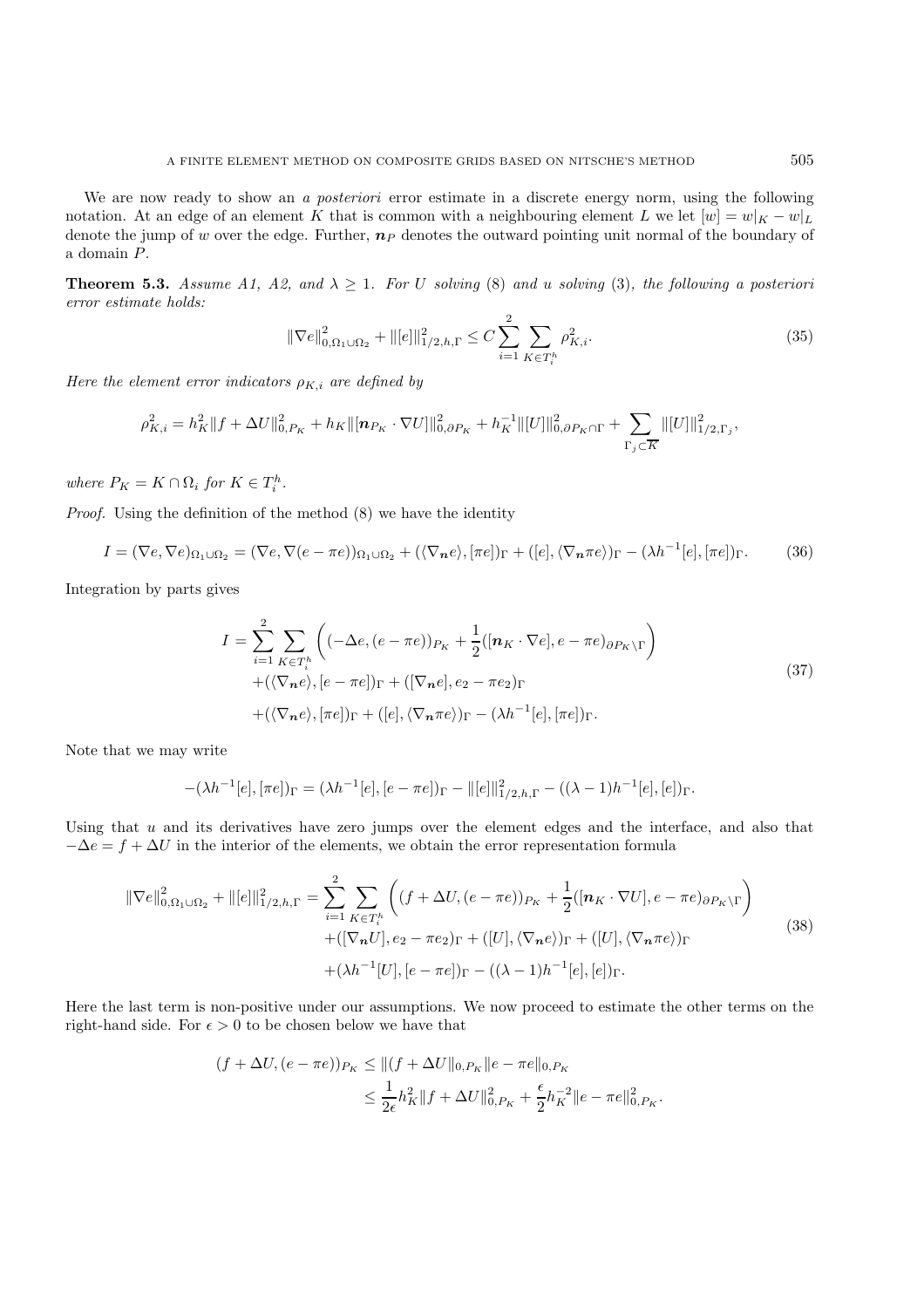Treating the other term in the sum over the elements in the same way, we find by Lemma 5.1 that the first term in (38) may be estimated as follows.

$$
\sum_{K \in T_i^h} \left( (f + \Delta U, (e - \pi e))_{P_K} + \frac{1}{2} ([\boldsymbol{n}_K \cdot \nabla U], e - \pi e)_{\partial P_K \setminus \Gamma} \right)
$$
\n
$$
\leq \frac{C}{\epsilon} \sum_{K \in T_i^h} \left( h_K^2 \| f + \Delta U \|_{0, P_K}^2 + h_K \| [\boldsymbol{n}_K \cdot \nabla U] \|_{0, \partial P_K \setminus \Gamma}^2 \right)
$$
\n
$$
+ C\epsilon \sum_{K \in T_i^h} \left( h_K^{-2} \| e - \pi e \|_{0, P_K}^2 + h_K^{-1} \| e - \pi e \|_{0, \partial P_K \setminus \Gamma}^2 \right)
$$
\n
$$
\leq \frac{C}{\epsilon} \sum_{K \in T_i^h} \left( h_K^2 \| f + \Delta U \|_{0, P_K}^2 + h_K \| [\boldsymbol{n}_K \cdot \nabla U] \|_{0, \partial P_K \setminus \Gamma}^2 \right)
$$
\n
$$
+ C\epsilon \| \nabla e \|_{0, \Omega_i}^2.
$$
\n(39)

Using again Lemma 5.1, we obtain for the second term  $([\nabla_n U], e_2 - \pi e_2)_{\Gamma}$  that

$$
\begin{split} ([\nabla_{\boldsymbol{n}} U], e_{2} - \pi e_{2})_{\Gamma} &\leq C \|[ \nabla_{\boldsymbol{n}} U] \|_{-1/2, h, \Gamma} \| e_{2} - \pi e_{2} \|_{1/2, h, \Gamma} \\ &\leq C \|[ \nabla_{\boldsymbol{n}} U] \|_{-1/2, h, \Gamma} \| \nabla e \|_{0, \Omega_{2}} \\ &\leq \frac{C}{\epsilon} \| [\nabla_{\boldsymbol{n}} U] \|_{-1/2, h, \Gamma}^{2} + C \epsilon \| \nabla e \|_{0, \Omega_{2}}^{2} \\ &\leq \frac{C}{2\epsilon} \sum_{i=1}^{2} \sum_{K \in T_{i}^{h}} h_{K} \| [\nabla_{\boldsymbol{n}} U] \|_{\partial P_{K} \cap \Gamma}^{2} + C \epsilon \| \nabla e \|_{0, \Omega_{2}}^{2} . \end{split} \tag{40}
$$

In the last step above, we have merely distributed the error indicator at  $\Gamma$  over the elements intersected by  $\Gamma$ , using that the element sizes are compatible by assumption A2. For the third term  $([U], \langle \nabla_n e \rangle)_{\Gamma}$ , we begin by noting that

$$
([U], \langle \nabla_n e \rangle)_{\Gamma} \leq \sum_j ||[U]||_{1/2, \Gamma_j} ||\nabla_n e_1||_{-1/2, \Gamma_j} \leq \sum_j \frac{1}{2\epsilon} ||[U]||_{1/2, \Gamma_j}^2 + \frac{\epsilon}{2} ||\nabla_n e_1||_{-1/2, \Gamma_j}^2.
$$

By the trace inequality of Lemma 5.2 we have that

$$
\begin{aligned} \|\nabla_n e_1\|_{-1/2,\Gamma_j}^2 &\leq C(\|\nabla e\|_{0,K_1^j}^2 + h_{K_1^j}^2 \|\nabla \cdot \nabla e\|_{0,K_1^j}^2) \\ &= C(\|\nabla e\|_{0,K_1^j}^2 + h_{K_1^j}^2 \|f + \Delta U\|_{0,K_1^j}^2), \end{aligned}
$$

and hence, since the number of parts  $\Gamma_j$  in each element is uniformly bounded,

$$
([U], \langle \nabla_n e \rangle)_{\Gamma} \leq \frac{C}{\epsilon} \sum_{j} \left( h_{K_1^j}^2 \| f + \Delta U \|_{0, K_1^j}^2 + \| [U] \|_{1/2, \Gamma_j}^2 \right) + C\epsilon \|\nabla e\|_{0, \Omega_1}^2
$$
  

$$
\leq \frac{C}{\epsilon} \sum_{i=1}^2 \sum_{K \in T_i^h} \left( h_K^2 \| f + \Delta U \|_{0, K_1^j}^2 + \sum_{\Gamma_j \subset \overline{K}} \| [U] \|_{1/2, \Gamma_j}^2 \right) + C\epsilon \|\nabla e\|_{0, \Omega_1}^2. \tag{41}
$$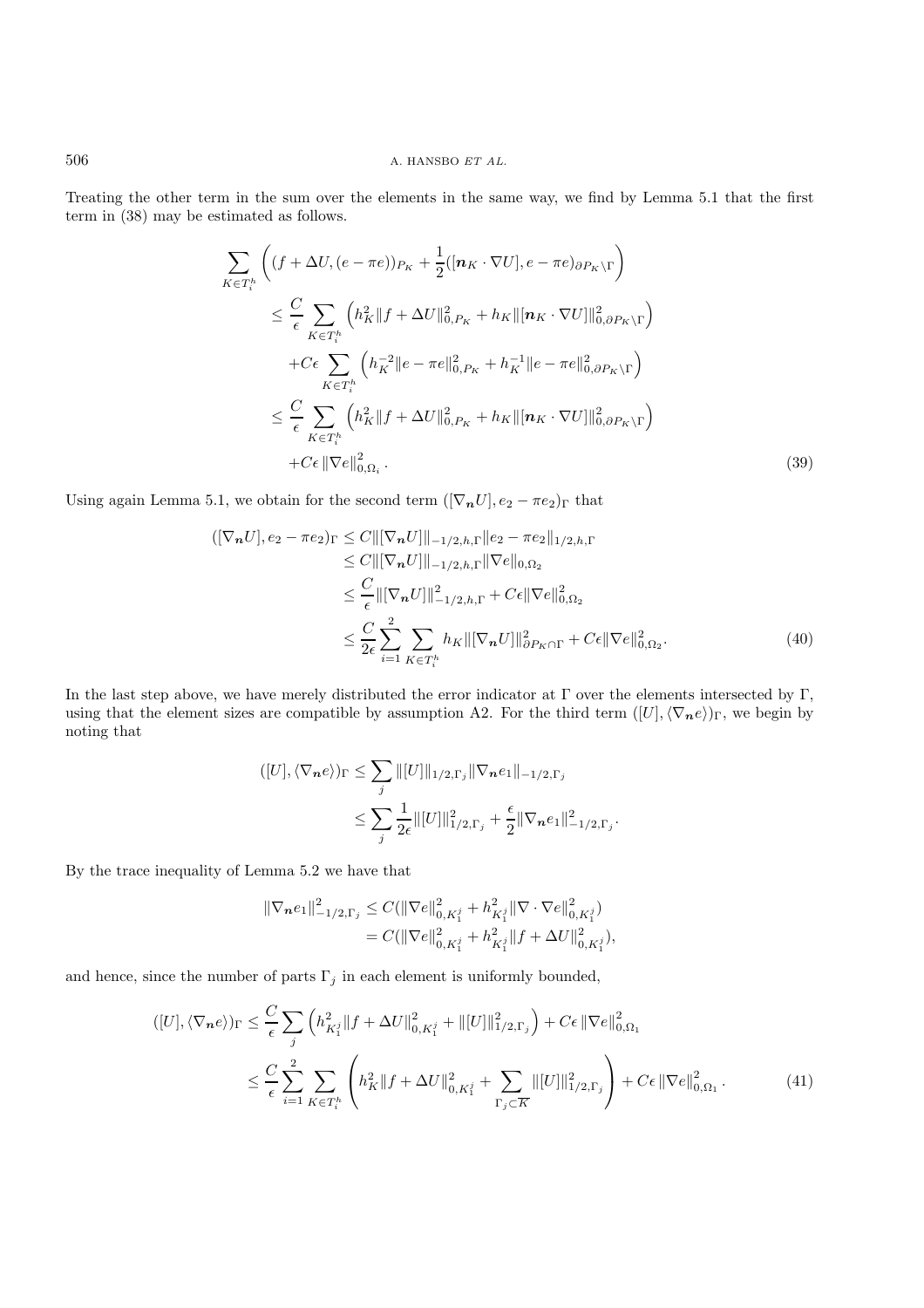The fourth term  $([U], \langle \nabla_n \pi e \rangle)_{\Gamma}$  is bounded as follows

$$
([U], \langle \nabla_{\boldsymbol{n}} \pi e \rangle)_{\Gamma} \leq ||[U]||_{1/2,h,\Gamma} ||\langle \nabla_{\boldsymbol{n}} \pi e \rangle||_{-1/2,h,\Gamma}.
$$

Further using the inverse inequality of Lemma 4.3 and (33) we obtain

$$
\|\langle \nabla_{\mathbf{n}} \pi e \rangle\|_{-1/2,h,\Gamma} \leq C \|\nabla \pi e\|_{0,\Omega_1}^2 \leq C \|\nabla e\|_{0,\Omega_1}^2.
$$

Likewise, for the fifth and last term we find by Lemma 5.1 that

$$
(h^{-1}[U], [e - \pi e])_{\Gamma} \le ||[U]||_{1/2,h,\Gamma} ||[e - \pi e]||_{1/2,h,\Gamma} \le C ||[U]||_{1/2,h,\Gamma} ||\nabla e||_{0,\Omega_1 \cup \Omega_2}.
$$

Thus we get for the fourth and fifth terms that

$$
([U], \langle \nabla_n \pi e \rangle)_{\Gamma} + (h^{-1}[U], [e - \pi e])_{\Gamma} \leq C \|[U]\|_{1/2, h, \Gamma} \|\nabla e\|_{0, \Omega_1 \cup \Omega_2}
$$

$$
\leq \frac{C}{\epsilon} \sum_{i=1}^2 \sum_{K \in T_i^h} h_K^{-1} \|[U]\|_{0, \partial P_K \cap \Gamma}^2 + C\epsilon \|\nabla e\|_{0, \Omega_1 \cup \Omega_2}^2.
$$
(42)

Choosing  $\epsilon$  small enough, the theorem now follows from (38), (39), (40), (41), and (42).

The error indicator of Theorem 5.3 contains a term  $D_K := h_K^{-1} ||[U]||_{0,\partial P_K \cap \Gamma}^2$  corresponding to a discrete  $1/2$ -norm over Γ, as well as a term

$$
S_K := \sum_{\Gamma_j \subset \overline{K}} \| [U] \|_{1/2, \Gamma_j}^2
$$

with continuous 1/2-norms over the parts  $\Gamma_i$ . We shall consider the computation of  $S_K$  in the special case of linear elements in two dimensions in Section 5 below, using that for a one-dimensional interface (see, *e.g.*, [4])

$$
\| [U] \|_{1/2,\Gamma_j}^2 := \| [U] \|_{0,\Gamma_j}^2 + \int_{\Gamma_j} \int_{\Gamma_j} \frac{|[U](\xi) - [U](\eta)|^2}{|\xi - \eta|^2} d\xi \, d\eta. \tag{43}
$$

In a general case, however,  $S_K$  is somewhat complicated to compute and one would like to simplify the error indicators. Indeed,  $S_K$  is bounded by (but not equal to)  $\| [U] \|_{1/2,\partial P_K \cap \Gamma}^2$ , and it is therefore natural to ask if an inverse inequality can be found which would make possible to remove  $S_K$  from the error indicator. We note that even though we have the inverse inequality  $||[U]||_{1/2,\Gamma_j}^2 \leq C|\Gamma_j|^{-1}||[U]||_{0,\Gamma_j}^2$ , the corresponding elementwise  $\text{inverse inequality } ||[U]||_{1/2,\partial P_K \cap \Gamma}^2 \leq Ch_K^{-1} ||[U]||_{0,\partial P_K \cap \Gamma}^2 \text{ does not follow since the parts } \Gamma_j \text{ may become arbitrarily.}$ small even when the meshsize is bounded away from zero. Nevertheless,  $S_K$  and  $D_K$  may, as we shall show, both be bounded by a third quantity of the same order of magnitude. In Theorem 5.4 below we use this and some further simplifications to obtain a less sharp but more implementation-friendly a posterori error estimate. Integration over the parts  $P_K$  is not required to compute these error indicators, nor is integration over the parts  $\Gamma_i$ ; all terms are integrals of single polynomials over the original elements or its edges.

**Theorem 5.4.** *For any piecewise polynomial* w *on the partition*  $\{\Gamma_j\}$  *of*  $\Gamma$ *, let*  $w_j$  *denote the polynomal which defines* w on  $\Gamma_j$ . Theorem 5.3 holds with  $\rho_{K,i}^2$  replaced by

$$
\theta_{K,i}^{2} = h_{K}^{2} ||f + \Delta U||_{0,K}^{2} + h_{K} ||[\boldsymbol{n}_{K} \cdot \nabla U]||_{0,\partial K \cap \Omega_{i}^{*}}^{2} + \sum_{j:\Gamma_{j} \subset \overline{K}} \left( h_{K} ||[\nabla_{\boldsymbol{n}} U]_{j}||_{0,\partial K_{1}^{j} \cap \Gamma}^{2} + h_{K}^{-1} ||[U]_{j}||_{0,\partial K_{1}^{j} \cap \Gamma}^{2} \right).
$$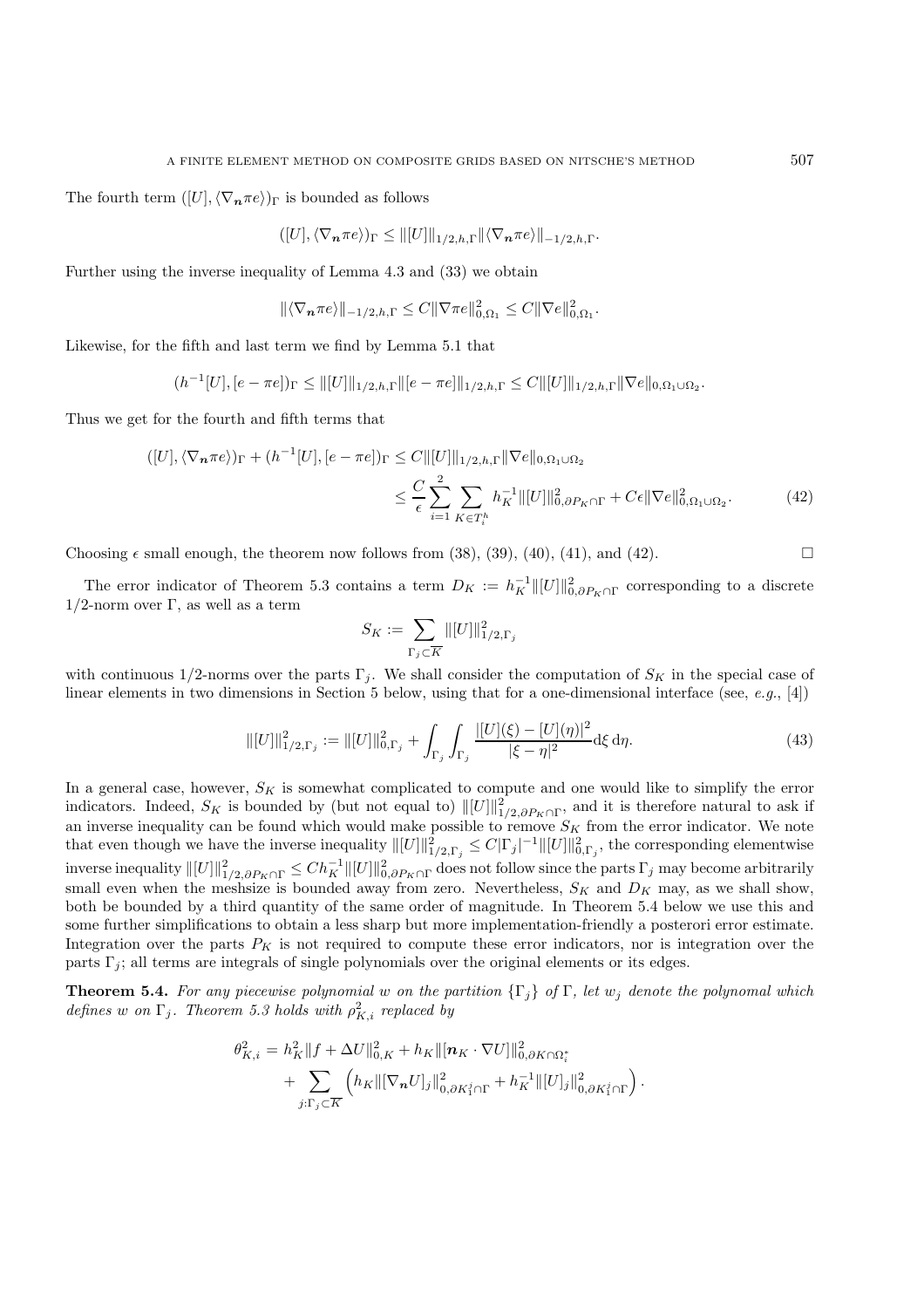*Proof.* We shall show that  $\rho_{K,i} \leq C \theta_{K,i}$ . Obviously,

$$
||f + \Delta U||_{0, P_K}^2 \le ||f + \Delta U||_{0, K}^2. \tag{44}
$$

Further, for  $K \in T_i^h$  we have that

$$
h_K \|\left[\mathbf{n}_{P_K} \cdot \nabla U\right]\|_{0,\partial P_K}^2 = h_K \|\left[\mathbf{n}_K \cdot \nabla U\right]\|_{0,\partial P_K \backslash \Gamma}^2 + \sum_{\Gamma_j \subset \overline{K}} h_K \|\left[\mathbf{n}_{P_K} \cdot \nabla U\right]\|_{0,\Gamma_j}^2
$$
  

$$
\leq h_K \|\left[\mathbf{n}_K \cdot \nabla U\right]\|_{0,\partial K \cap \Omega_i^*}^2 + h_K \sum_{j:\Gamma_j \subset \overline{K}} \|\left[\mathbf{n} \cdot \nabla U\right]_j\|_{0,\partial K_1^j \cap \Gamma}^2. \tag{45}
$$

We now turn to the estimate of  $S_K = \sum_{\Gamma_j \subset \overline{K}} ||[U]||_{1/2,\Gamma_j}^2$ . For  $K \in T_i^h$  and  $\Gamma_j \subset \overline{K}$  we also have  $\Gamma_j \subset \overline{K}_1^j$ . Consider a reference element  $\tilde{K}$  for  $K_1^j$  with  $\Gamma_j$  mapped onto  $\tilde{\Gamma}_j$  in the edge (side)  $\tilde{E}$ . By equivalence of norms there holds for all polynomials  $q$  of degree  $p$ 

$$
||q||_{1/2,\tilde{\Gamma}_j}^2 \le ||q||_{1/2,\tilde{E}}^2 \le C||q||_{0,\tilde{E}}^2.
$$

Mapping back to  $K_1^j$  and taking  $q = [U]_j$  we find that

$$
\| [U]_j \|_{1/2,\Gamma_j}^2 \leq Ch_{K_1^j}^{-1} \| [U]_j \|_{0,\partial K_1^j \cap \Gamma}^2,
$$

where the constant is independent of j. Hence, using assumption A2 to replace  $h_{K_1^j}$  by  $h_K$  if  $i = 2$ ,

$$
S_K = \sum_{\Gamma_j \subset \overline{K}} ||[U]||_{1/2,\Gamma_j}^2 \le Ch_K^{-1} \sum_{j:\Gamma_j \subset \overline{K}} ||[U]_j||_{0,\partial K_1^j \cap \Gamma}^2.
$$
 (46)

Since  $D_K = h_K^{-1} ||[U]||_{0,\partial P_K \cap \Gamma}^2$  is indeed bounded by the right-hand side above, the theorem now follows from  $(44, 45)$  and  $(46)$ .

## 6. Numerical examples

#### 6.1. **Implementation**

For the numerical examples to be presented, we chose to make the following simplifying assumption: the interface is assumed to be made up of straight lines that are so long that each element on the cut grid is intersected by just one corner of the interface. We further assumed that the area enclosed by the interface lay completely within the cut mesh. We then needed to consider only seven cases, depicted in Figures 3–5.

For the numerical integration, we divided any non-triangular cut part of an element into triangles, using sufficiently high integration for the stiffness matrix to be exactly evaluated. On the interface we performed exact (numerical) integration of all terms using the union of the intersection points on the cut side and the nodes on the uncut side to define the intervals of integration.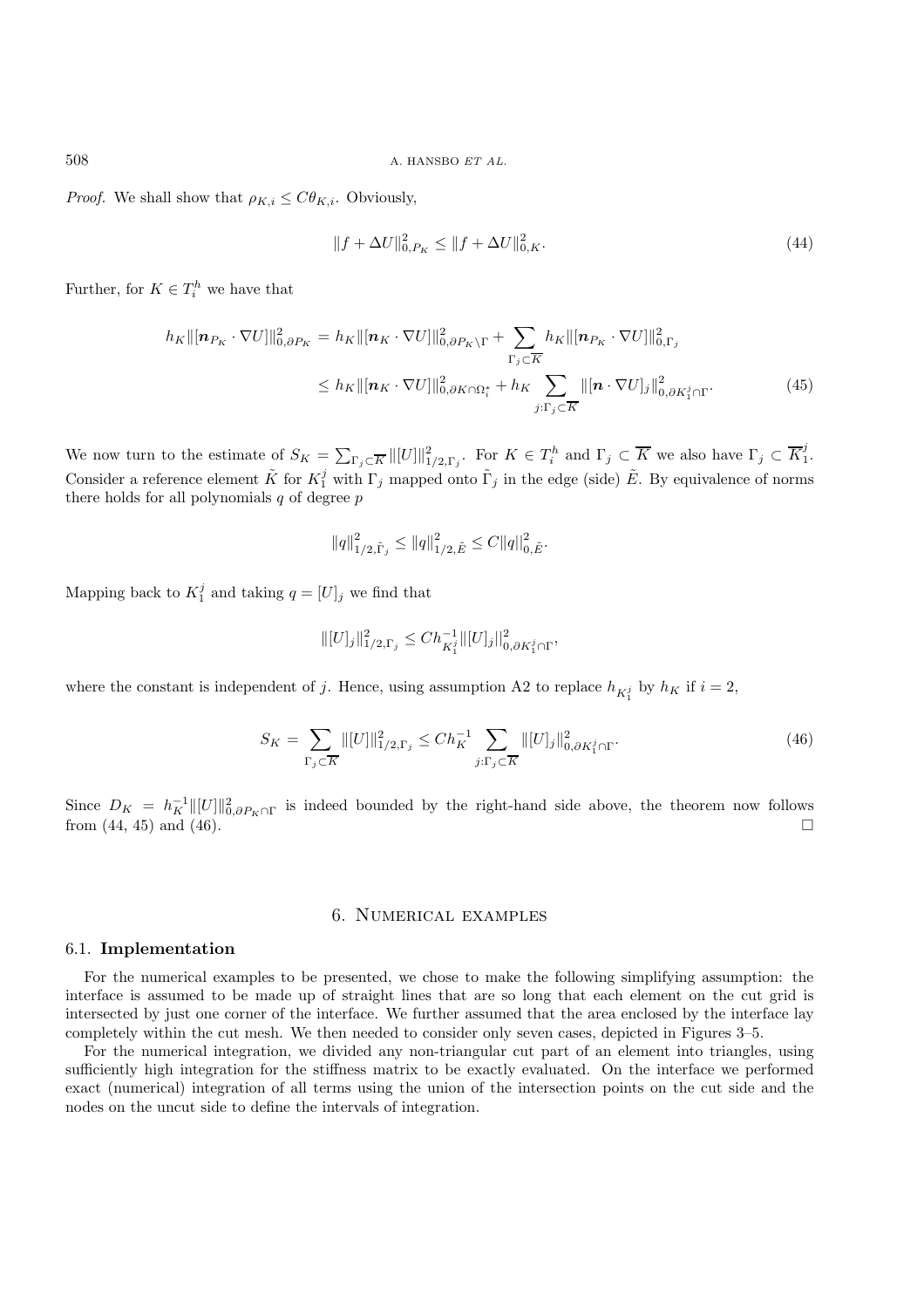

Figure 3. Elements containing one corner of the interface: zero nodes, one node, and two nodes on the opposite side of the interface.



Figure 4. Elements cut by a straight segment: one node and two nodes on the opposite side of the interface.



Figure 5. Overlapped elements: two sides and three sides cut.

### 6.2. **Convergence study**

The example was solved on the domain  $(-4, 4) \times (-4, 4)$  with an overlapping domain according to Figure 6. The locations of the corners of the overlapping domain were determined by

$$
\begin{bmatrix} x \\ y \end{bmatrix} = \begin{bmatrix} \cos \phi & -\sin \phi \\ \sin \phi & \cos \phi \end{bmatrix} \begin{bmatrix} -2.5 & 0.5 & 0.5 & -2.5 \\ -2.5 & -2.5 & 0.5 & 0.5 \end{bmatrix} + \begin{bmatrix} 0.75 \\ 1 \end{bmatrix},
$$

with  $\phi = 1$ .

We imposed zero Dirichlet boundary conditions and applied a forcing term

$$
f = 64 - 2x^2 - 2y^2,
$$

corresponding to the exact solution

$$
u = (x - 4) (x + 4) (y - 4) (y + 4).
$$

We solved this problem numerically using finite elements with both a linear and a quadratic polynomial *ansatz*. Elevations of the different solutions on the same mesh can be seen in Figure 7. In Figure 8, we show the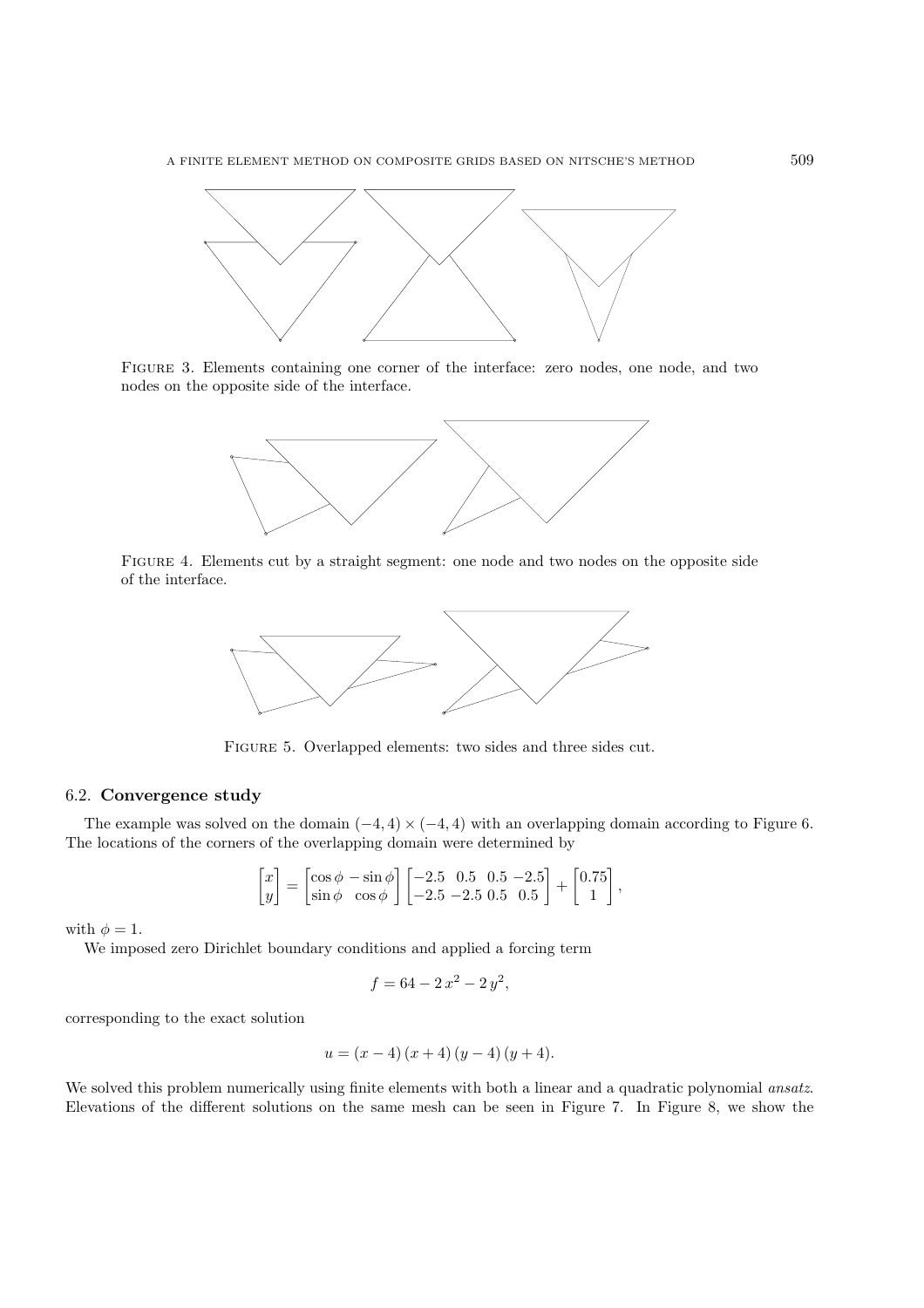

FIGURE 6. Coarse triangulation of the domains.



FIGURE 7. Elevation of the linear and the quadratic solutions on the coarse mesh.

convergence in  $L_2$ -norm of on a sequence of refined meshes. As expected, we obtain second and third order convergence for the linear and quadratic approximations, respectively.

## 6.3. **Adaptive refinement**

In order to evaluate the *a posteriori* estimate (35) we need to compute the continuous half-norm (43) of the jump. We have implemented the error estimator for linear elements, whence we compute the half-norm as follows: since [U] is linear on each  $\Gamma_j$ ,  $[U](\xi) = a\xi + b$ , say, we can write

$$
\frac{|[U](\xi) - [U](\eta)|^2}{|\xi - \eta|^2} = \frac{|a(\xi - \eta)|^2}{|\xi - \eta|^2} = a^2
$$

and thus

$$
\| [U] \|_{1/2,\Gamma_j}^2 = \| [U] \|_{0,\Gamma_j}^2 + a^2 |\Gamma_j|^2.
$$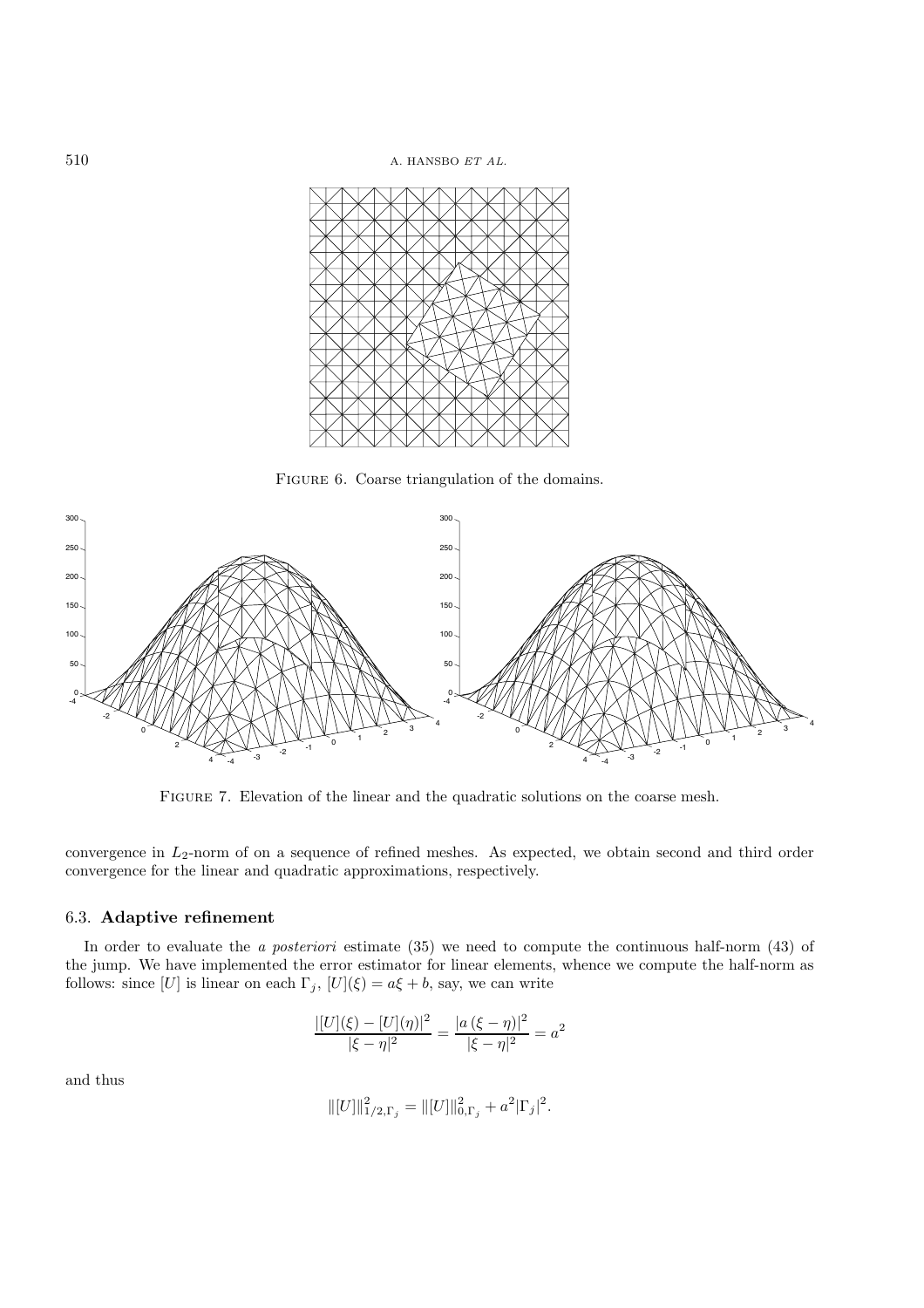

FIGURE 8. Convergence of the different approximations.

We considered an example with exact solution

$$
u = \frac{1}{256} e^{-(x^2 + y^2)} (4 - x) (4 + x) (4 - y) (4 + y),
$$

on the same domain as in the previous example, and used the two *a posteriori* estimates of Theorem 5.3, called estimate 1, and Theorem 5.4, called estimate 2. These estimates were used to control the local meshsize by a fixed fraction refinement strategy (refining the elements containing the largest contributions). No attempt was made to calibrate the unknown constants appearing in the estimates; instead we computed the effectivity index, defined as

$$
effective index = \frac{\text{estimated error}}{\text{exact error}},
$$

in order to numerically verify that it remained constant as the mesh was refined. In Figure 9, we show the mesh obtained when using estimate 1, and in Figure 10 the corresponding result when using estimate 2. The solution on this mesh is shown as an elevation in Figure 11. Note that the meshes in both cases has a tendency to refine more at the interface. This is because the local error is the largest there, as has been noted previously, *cf.* [2,9]. This phenomenon is more noticeable using estimate 2, as expected since this estimate is more conservative at the interface. Finally, in Figure 12, we show the effectivity index on the sequence of meshes for both estimators. As can be seen, the effectivity index is almost constant for both estimates, which indicates that the refinement on the interface does not much affect the global norm. We also show the ratio of the errors on the sequence of meshes obtained with estimate 2 to that obtained with estimate 1. We note that this ratio is slightly above 1, indicating that the degrees of freedom are put to slightly better use using estimate 1, as expected.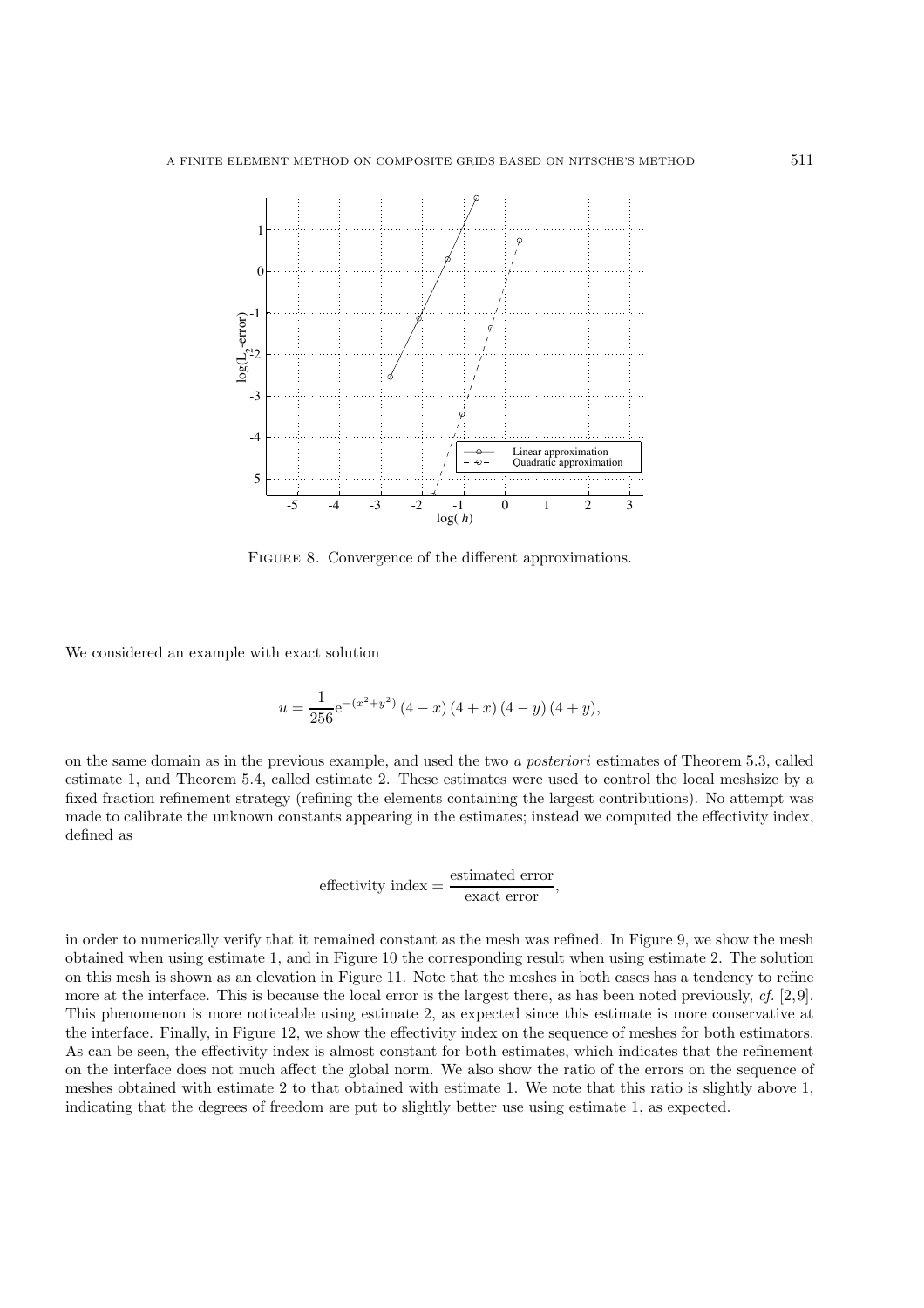

Figure 9. Final adapted mesh in a sequence using Estimate 1.



Figure 10. Final adapted mesh in a sequence using Estimate 2.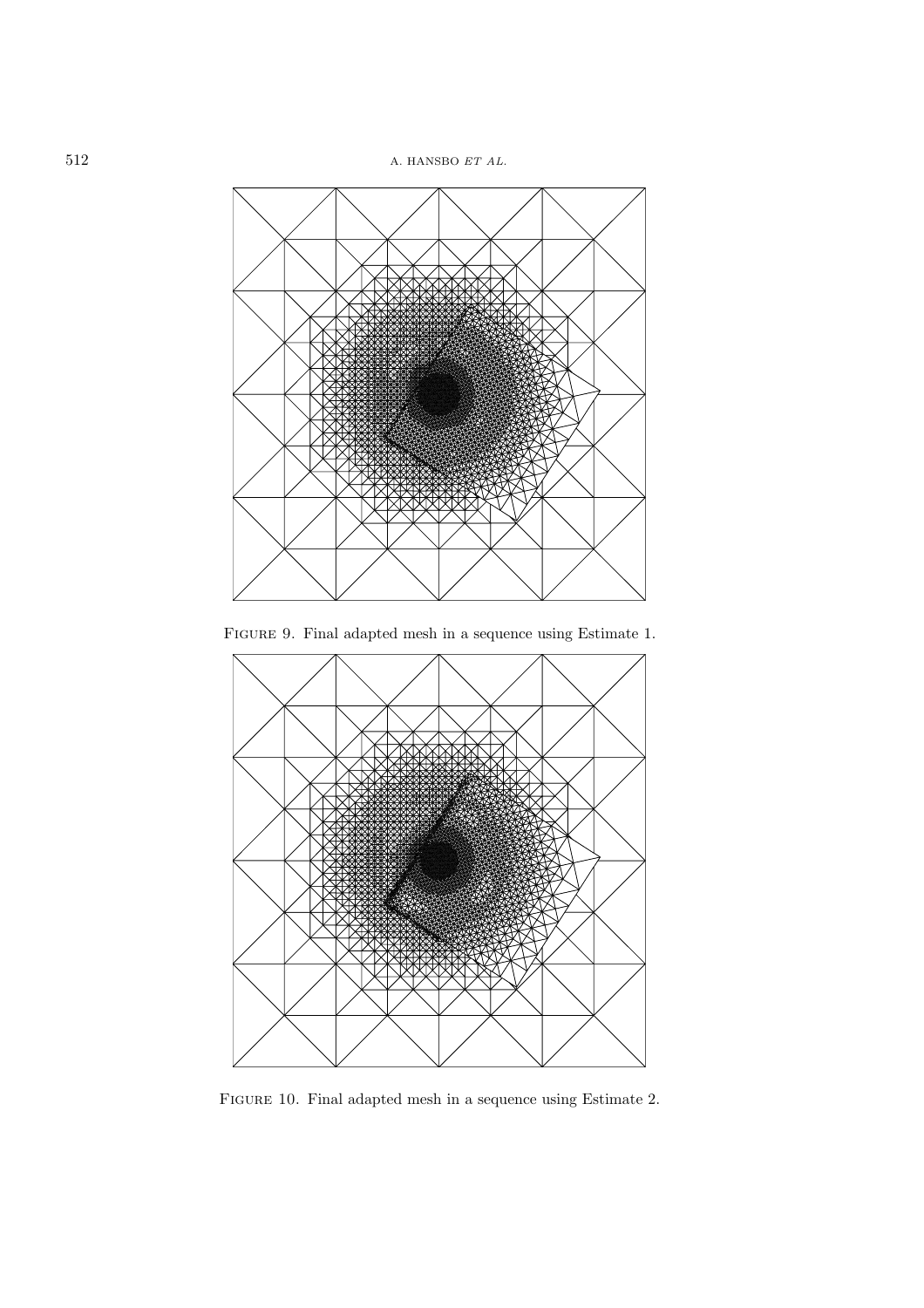

Figure 11. Elevation of the approximate solution.



FIGURE 12. Effectivity index obtained on a sequence of adaptively refined meshes.

# **REFERENCES**

- [1] Y. Achdou and Y. Maday, The mortar element method with overlapping subdomains. *SIAM J. Numer. Anal.* **40** (2002) 601–628.
- [2] R. Becker, P. Hansbo and R. Stenberg, A finite element method for domain decomposition with non-matching grids. *ESAIM: M2AN* **37** (2003) 209–225.
- [3] M.J. Berger, On conservation at grid interfaces. *SIAM J. Numer. Anal.* **24** (1987) 967–984.
- [4] S.C. Brenner and L.R. Scott, *The Mathematical Theory of Finite Element Methods*. Springer-Verlag, Berlin (1994).
- [5] F. Brezzi, J.-L. Lions and O. Pironneau, Analysis of a Chimera method. *C. R. Acad. Sci. Paris S´er. I Math.* **332** (2001) 655–660.
- [6] X.-C. Cai, M. Dryja and M. Sarkis, Overlapping nonmatching grid mortar element methods for elliptic problems. *SIAM J. Numer. Anal.* **36** (1999) 581–606.